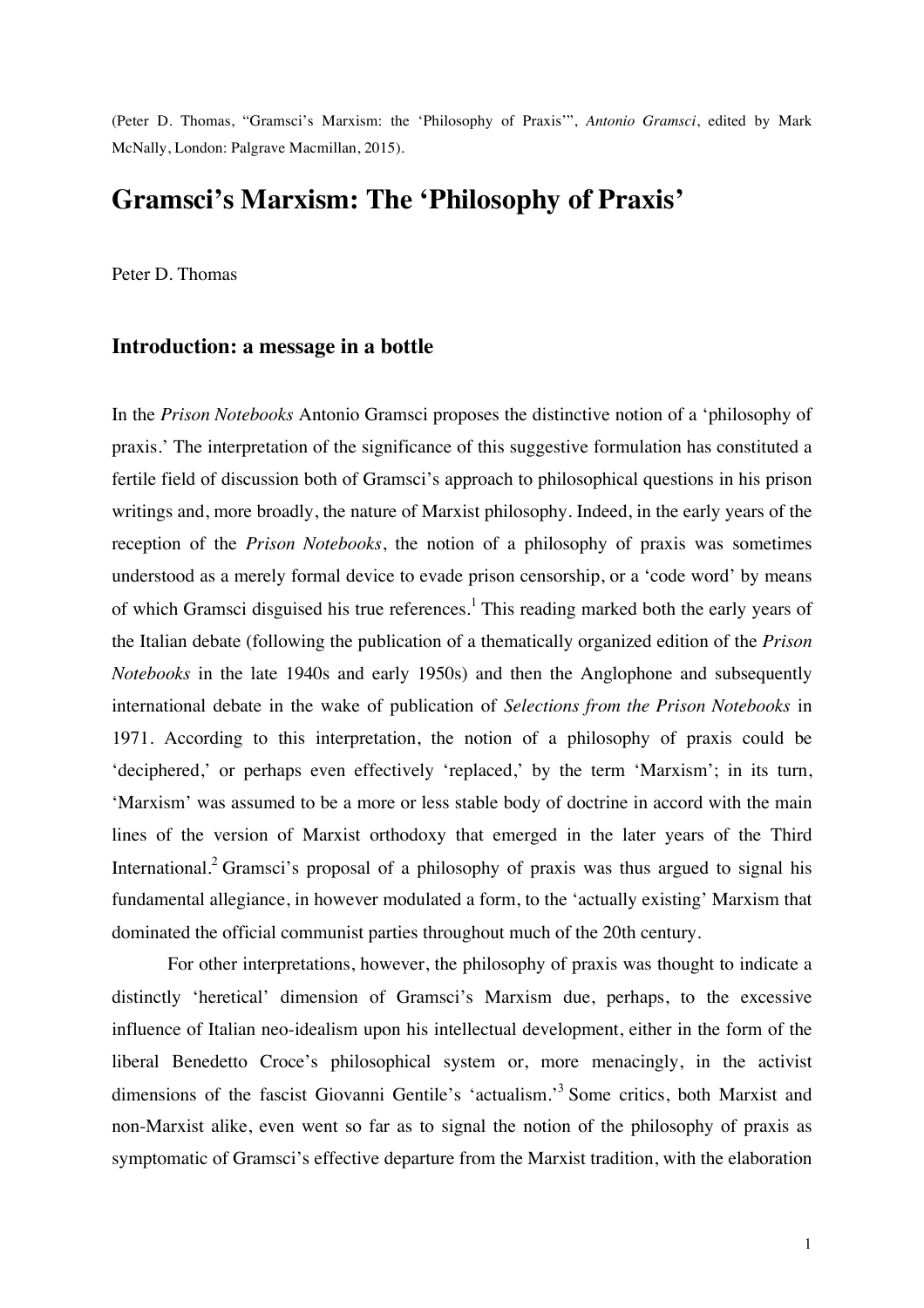of a philosophical conception incompatible with the materialist conception of history that recalled more closely themes from the subjectivist tendency of classical German idealism, perhaps those of Fichte and Schelling even more than those of  $Hegel<sup>4</sup>$  For these readings, then, the notion of a philosophy of praxis indicated a dimension of Gramsci's thought that, more or less implicitly or explicitly, in a more or less nascent or developed state, pointed beyond or outside of the Marxist traditions.

Another line of scholarship sought to draw attention to the specific, substantive elements within the Marxist traditions that Gramsci aimed to valorize and to elaborate further by means of the notion of a philosophy of praxis. There were some early significant attempts in this direction in the early years of Gramsci's reception, both in Italy and in other linguistic zones.<sup>5</sup> Above all, however, it was the publication (in Italian) of the critical edition of the *Prison Notebooks* in 1975, under the editorship of Valentino Gerratana, that provided scholars with more detailed knowledge of the development of Gramsci's carceral researches, thus allowing scholars to study the emergence and progressive development of Gramsci's central concepts. This was followed by the pioneering work of Gianni Francioni which emphasized the importance of studying the diachronic development of Gramsci's concepts throughout the different phases of the writing of the *Prison Notebooks*, from 1929 to 1935, situated firmly in their historical, cultural and political context.<sup>6</sup> Central to Francioni's study was the demonstration that the vocabulary of the *Prison Notebooks* is not fixed in definitive meanings, but displays significant developments – modifications and specifications as well as sometimes even revisions and radical transformations – across the articulated chain of concepts that Gramsci both appropriated from other thinkers and reworked and coined himself.<sup>7</sup> Francioni's approach has more recently given rise to a rich season of philological and contextualist studies, particularly in Italy.<sup>8</sup> This scholarship has argued that a diachronic reading of the *Prison Notebooks* reveals that Gramsci's proposal to develop a philosophy of praxis was an attempt to inherit critically central elements of Marx's critiques of philosophy, of ideology and political economy.

At the same time, these readings have also emphasized that the philosophy of praxis proposed in the *Prison Notebooks* should not be understood simply as Marxism as such, conceived as a finished system of thought without its own history of development and constitutive conflicts over its actual and potential meanings. Rather, the philosophy of praxis is better understood as Gramsci's own distinctive intervention into the debates of the 1920s and early 1930s regarding the nature of Marxist philosophy, and of Marxism as a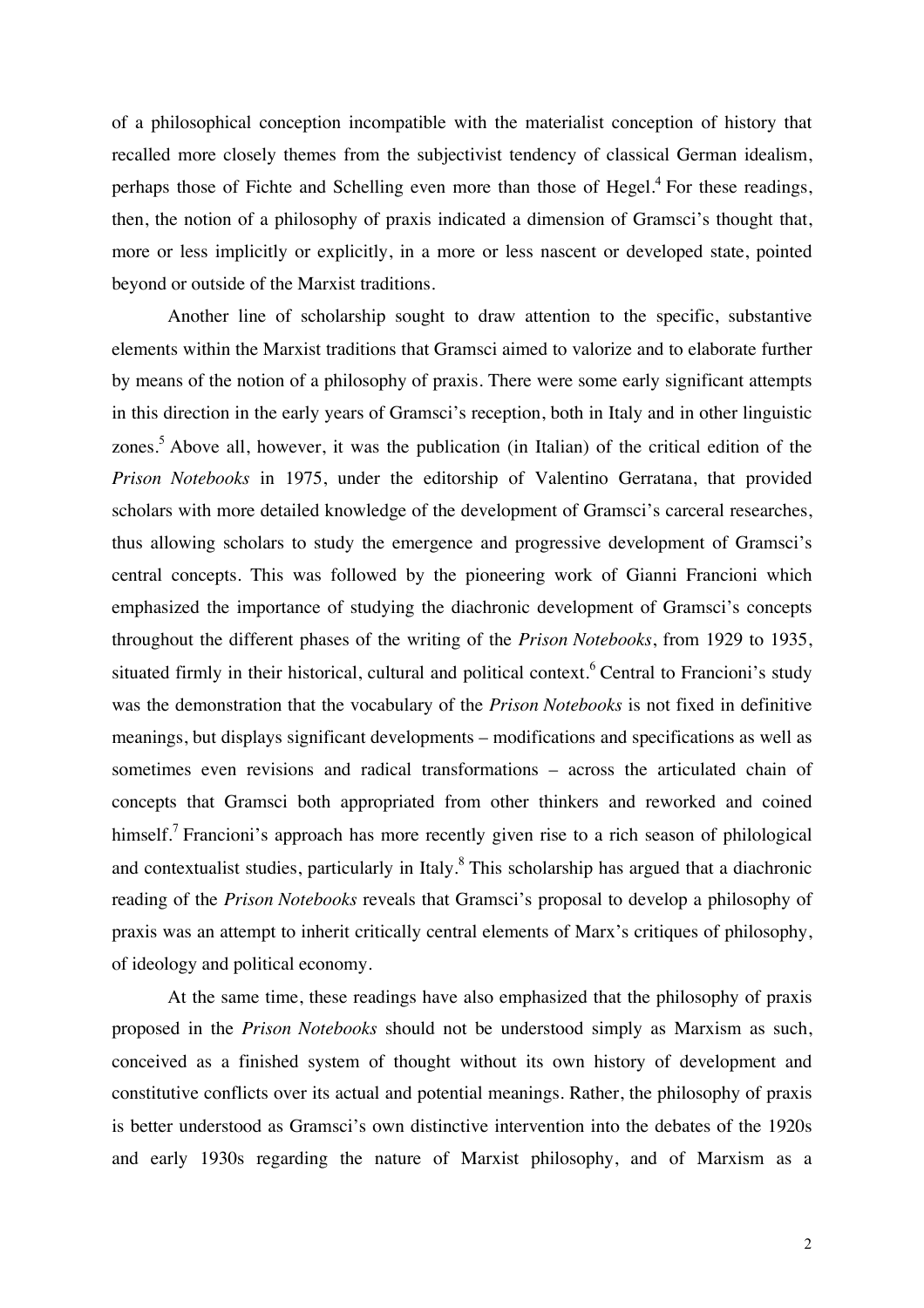Weltanschauung or 'conception of the world.<sup>9</sup> The philosophy of praxis proposed in the *Prison Notebooks*, that is, can be regarded as an attempt to elaborate a distinctive form of inheritance of previous Marxist traditions, in a relation of both critical continuity and rupture, in order to elaborate a Marxism adequate to the challenges of Gramsci's own time. Unknown at the time of its formulation beyond Gramsci's closest circle of collaborators and interlocutors (his sister-in-law Tania, loyal friend Piero Sraffa and, at a distance, his comrade Palmiro Togliatti), subject to multiple interpretations in the early years of study of the *Prison Notebooks*, the proposal of a philosophy of praxis arrives to us today as a 'message in a bottle,' a neglected element of Marxism's past that might play a role in the future revitalization and reformulation of Marxism in the 21st century.

#### **Legacies of the Second International**

The notion of a philosophy of praxis cannot be found in Gramsci's pre-prison writings, from his years as a young socialist activist and journalist in Turin, as a delegate to the Communist International in Moscow and Vienna in the early 1920s, to his assumption of leadership of the Italian Communist Party in the years immediately preceding his imprisonment in 1926. In texts from these periods Gramsci's notion of philosophy in general (thus including that of Marxist philosophy as a specific instantiation of the genus) does not appear to display any distinctive or idiosyncratic features.<sup>10</sup> Philosophy is used to signify general systems of thought or conceptions of the world, more or less coherent, in a usage current in the philosophical debates of Italy in the early years of the 20th century, heavily influenced by Hegelian historicist perspectives and theories of the ethical state deriving from the Risorgimento. <sup>11</sup> Gramsci's retrospective description in the *Prison Notebooks* of his youthful philosophical orientation as 'tendentially somewhat Crocean' (in the particular context of a discussion of the unity of theory and practice, written in April–May 1932) can here be misleading.<sup>12</sup> It has led some critics to suppose that Gramsci's thought, in his early years and perhaps also in his 'mature' prison writings, is substantially reducible to the coordinates of Italian neo-idealism. In fact, however, the young Gramsci's thinking was nourished by a wide range of the non-Marxist philosophical currents of the time, from Bergson's vitalism, to Sorel's anarcho-syndicalist notion of 'myth,' to elements of the Italian reception of pragmatism, elements of each of which he sought to harness for the interests of a revolutionary socialist politics. His concept of philosophy as such, however, does not exhibit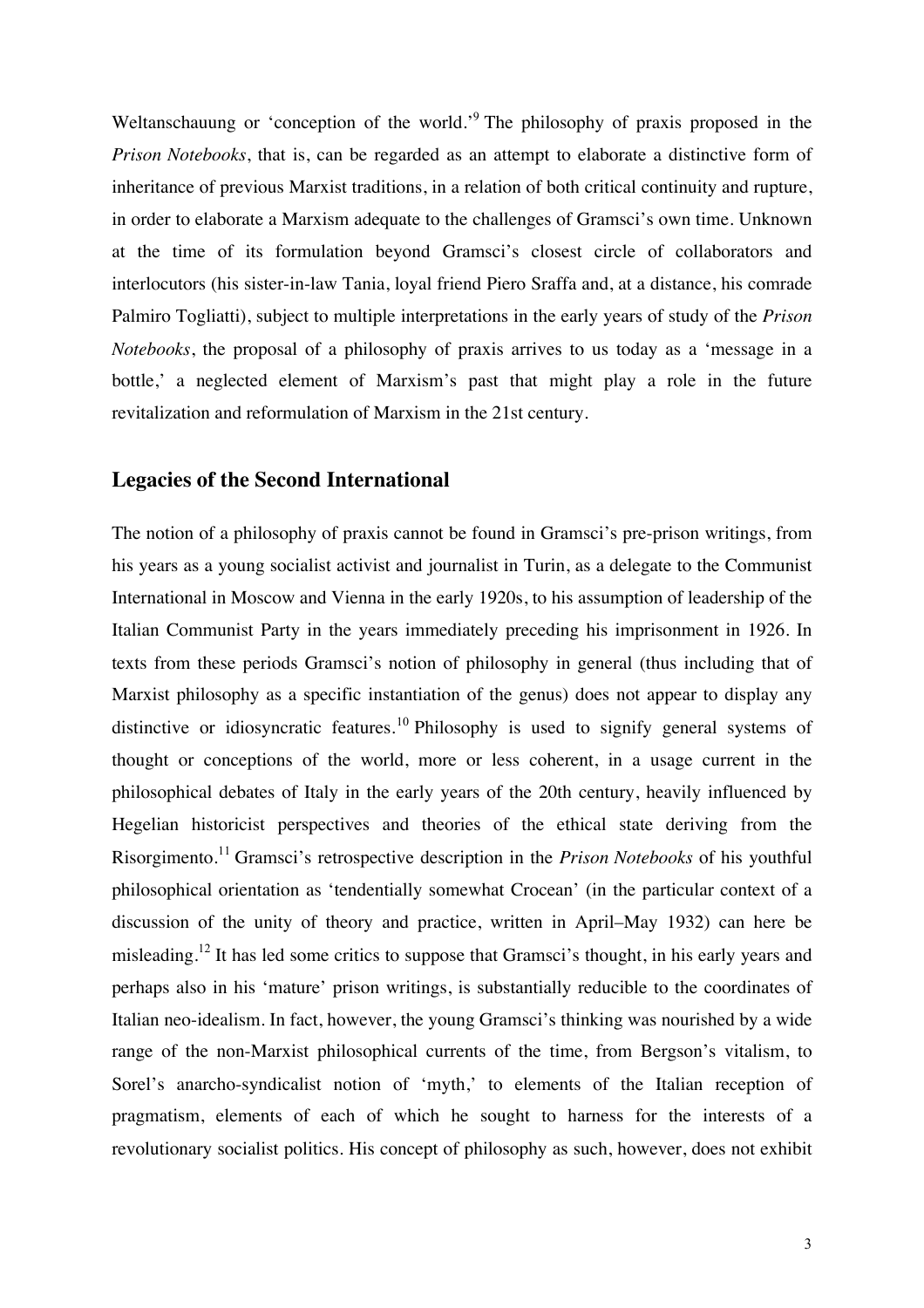any particularly radical departure from a 'traditional' understanding of it as a sophisticated reflection on the constituent elements of the world and its relation to human thought.

Regarding Marxist philosophy, the young Gramsci appears not to have devoted significant energies to contesting the main lines of philosophical reflection current in the Marxism of the Second International, though the legacy of Labriola (the first significant Italian Marxist philosopher) and the 'post-Marxists' Croce and Gentile, with their emphasis upon the notion of praxis, were already a significant influence upon Gramsci's Marxism. The notion that a variant of materialism constituted the philosophical perspective most compatible with Marxism was an influential position in Second International Marxism, sometimes partially contested by strains of neo-Kantianism; in both cases, philosophy as such was effectively conceived in the sense of a 'first philosophy' (since Aristotle, often associated with the notion of 'metaphysics,' or an account of the causes and nature of reality). Philosophy, in this sense, was therefore a foundational discourse upon which science and other forms of human knowledge and practice could arise. Even during his period as leader of the Italian Communist Party in the mid 1920s, after returning from direct contact with the philosophical debates in the Soviet Union in 1922–3, Gramsci does not seem to have departed from the main lines of the 'orthodox' position regarding the nature of Marxist philosophy in the Comintern, which itself inherited many elements from the earlier discussions, including the emphasis upon materialism.<sup>13</sup> Gramsci used Bukharin's Theory of *Historical Materialism: a Popular Manual of Marxist Sociology* as a textbook for the Party school he helped to coordinate in 1925, seemingly endorsing it as an exemplary account of the central themes of Marxist philosophy and science in a broad sense.<sup>14</sup> The great Marxist philosophical heresies of the 1920s – namely, Lukács's and Korsch's different versions of Hegelian Marxism, both condemned from the heights of the Comintern – do not appear to have had a significant impact upon Gramsci's thought in this period.

## **Toward a philosophy of praxis**

This situation fundamentally changes during the long period of gestation and composition of the *Prison Notebooks*, as the notion of philosophy is progressively re-evaluated and the philosophical nature of Marxism is fundamentally rethought. It is crucial to note that this development, like all elements of Gramsci's prison writings, was not a purely 'philosophical' development. Rather, Gramsci undertakes what is effectively a thoroughgoing critique of his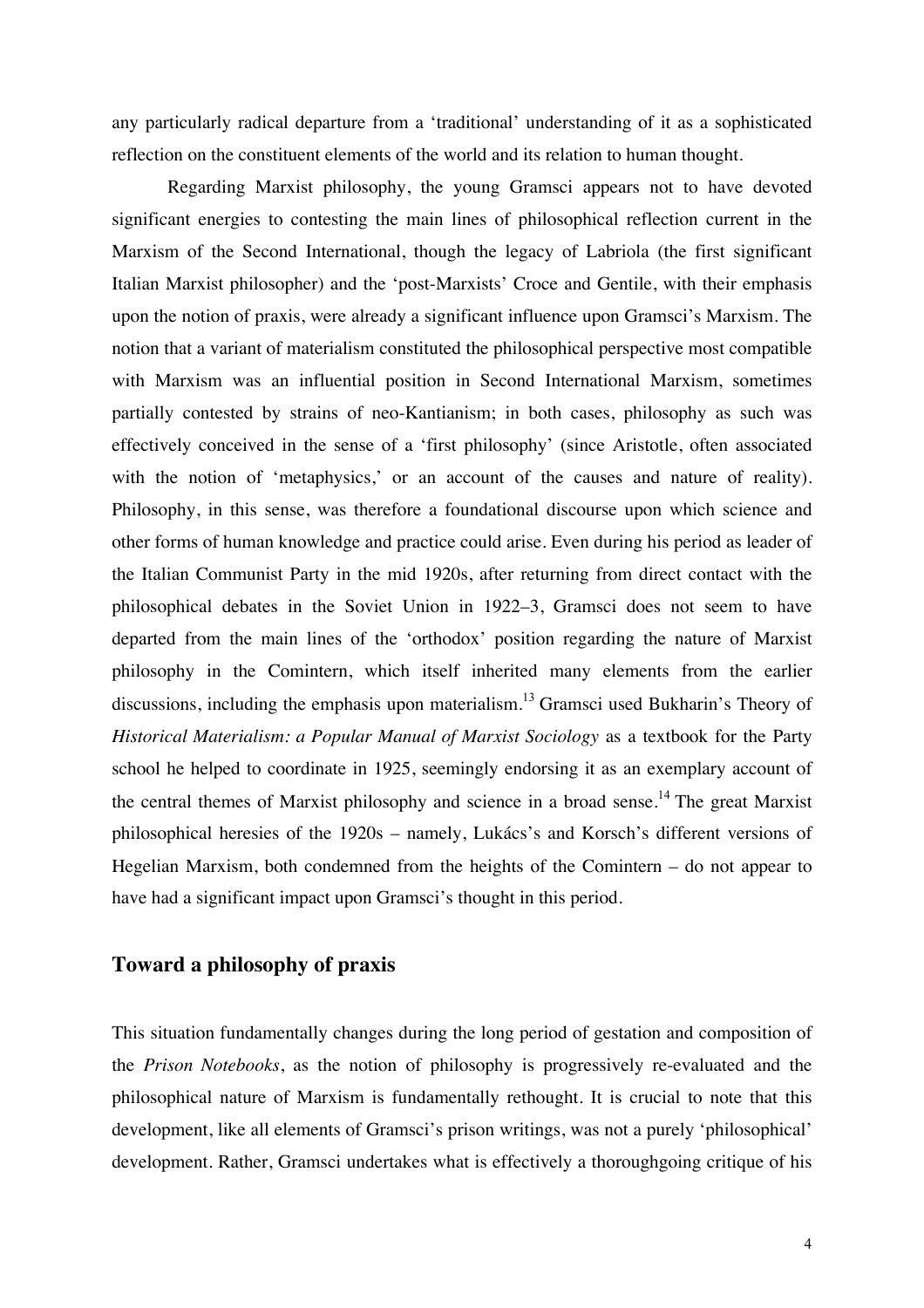own former philosophical positions for fundamentally *political* reasons as he seeks to determine the reasons for the defeat of the Italian Communist Party by the Fascist regime, and to find resources for the re-emergence of a militant revolutionary opposition. The notion of a 'philosophy of praxis' is not present from the outset of the *Prison Notebooks* as a clearly defined position. Rather, it emerges slowly, in close relation to Gramsci's many other historical, political and cultural interests, as a problem for future research and development. A decisive motivation for this line of research was the emphasis that Gramsci, from the outset of the *Prison Notebooks*, placed upon reconsidering the fertility of the thought of Antonio Labriola, 'the only one,' according to Gramsci, 'who has sought to give historical materialism a scientific foundation.' Labriola had insisted upon the philosophical autonomy of Marxism, arguing that 'the philosophy of Marxism is contained in Marxism itself,' and not in pre-Marxist philosophical systems, of which Marxism would be merely one possible application.<sup>15</sup> Crucially, Labriola had defined the 'philosophy of praxis' as 'the heart and soul of historical materialism. *This philosophy is immanent to the things on which it philosophises.*  From life to thought, and not from thought to life; this is the realistic process.<sup> $16$ </sup> While Gramsci does not use the term 'philosophy of praxis' itself at this stage, his engagement with Labriola in the early *Notebooks* undoubtedly played a decisive role in its eventual emergence as the central term organizing all of Gramsci's philosophical reflections.<sup>17</sup>

The first appearance of the term 'philosophy of praxis' in a substantive sense occurs in relation to thinkers who, at the time, had traditionally been thought to lie outside the canon of Marxist authors or its legitimate immediate predecessors.<sup>18</sup> In a note entitled 'Machiavelli,' written in November–December 1930, Gramsci suggests that Machiavelli's thought 'could be called a "philosophy of praxis" or "neo-humanism," in as much as it does not recognize transcendent or immanent (in the metaphysical sense) elements, but bases itself entirely on the concrete action of man, who, impelled by historical necessity, works and transforms reality.<sup> $19$ </sup> The placement of the philosophy of praxis in quotation marks, often used by Gramsci when first appropriating a concept from another thinker or to mark his own new coinage, indicates that we confront in this passage a tentative attempt to deploy a new concept whose meaning has not yet been precisely determined.<sup>20</sup> Both earlier and later *Notebooks* contain similar references to an elective genealogy for the philosophy of praxis, particularly in the immanentist thought of Giordano Bruno.<sup>21</sup>

The philosophy of praxis is first used in relation to Marxism in a note written between February and November 1931 entitled 'Materialism and Historical Materialism' (an explicit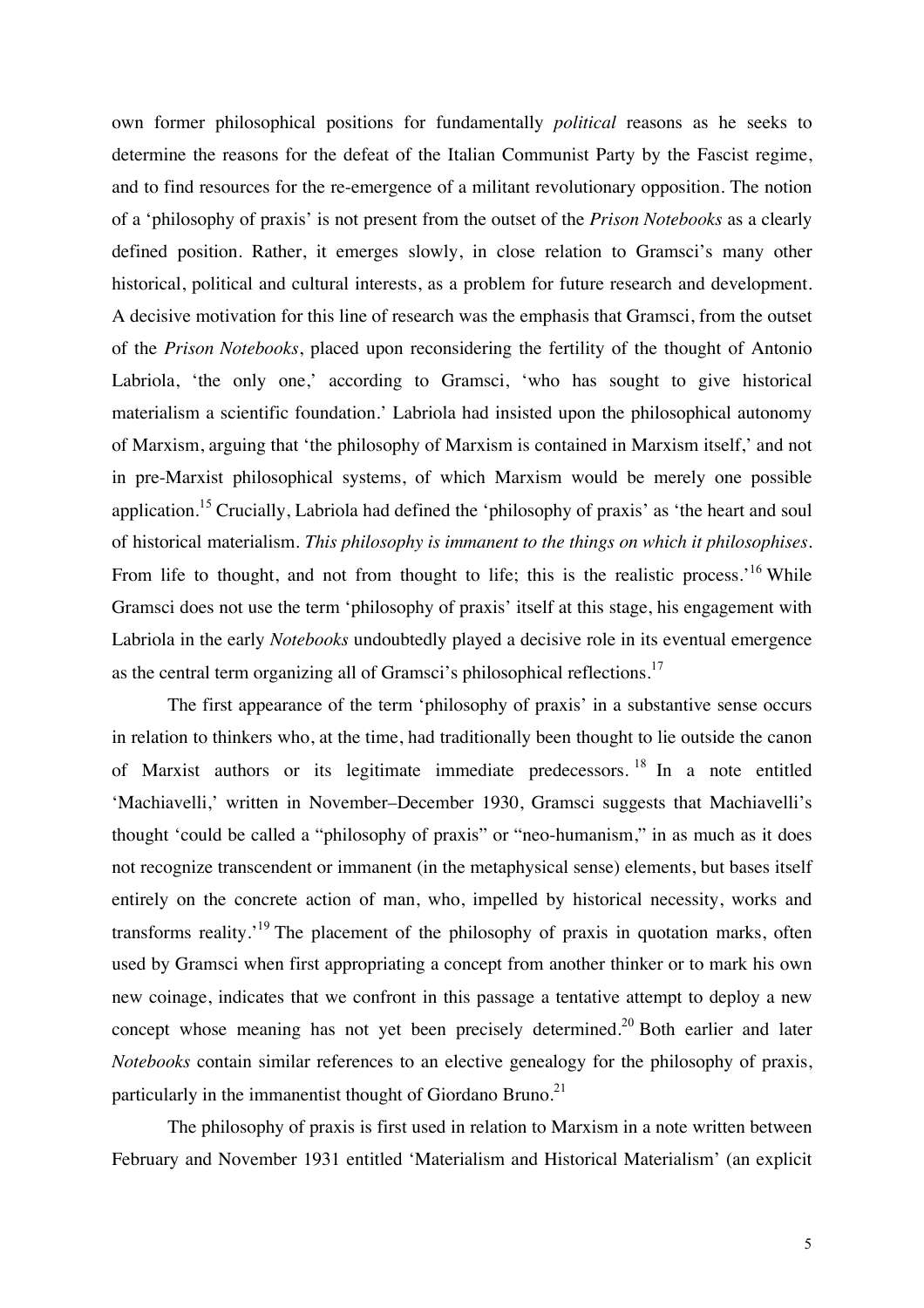linkage that confounds interpretations that have suggested that the philosophy of 'praxis' was merely a code word deployed to trick a Fascist censor). After criticizing vulgar forms of materialism, and reflecting on Hegel's legacy, Gramsci then argues that 'In this way we arrive also at the equality of, or equation between, "philosophy and politics," thought and action, that is, at a philosophy of praxis. Everything is political, even philosophy or philosophies ... and the only "philosophy" is history in action, that is, life itself.<sup>22</sup> Here the coordinates are established for a radical redefinition of philosophy as intrinsically political, or as a highly mediated form of political practice and reflection, a specific mode of organization of the conceptual and linguistic resources essential to any form of human sociality. It is therefore highly significant that Gramsci immediately draws attention to the integral relation between this way of conceiving philosophy and his preeminent political concept of hegemony. In particular, Gramsci argues that the 'equation' of politics and philosophy, or the recognition of the political constitution of philosophy and the philosophical constitution of politics, provides a lens with which to read both the significance of the social democratic movement in the 19th century, and the events leading up to and following the Russian Revolution:

It is in this sense that one can interpret the thesis of the German proletariat as the heir of classical German philosophy, and one can affirm that the theorisation and realisation of hegemony carried out by Ilich was also a great 'metaphysical' event.<sup>23</sup>

# **'Revolutionary praxis'**

This first attempt to appropriate the notion of a philosophy of praxis to describe selected elements of the Marxist tradition occurs, as we have seen, in *Notebook 7*. In this same *Notebook*, in late 1930 or early 1931, Gramsci had produced a new Italian translation of Marx's *Theses on Feuerbach*. <sup>24</sup> Fragmentary notes unpublished by their author (they originally appeared in a version edited by Engels as an appendix to his *Ludwig Feuerbach and the End of Classical German Philosophy*), <sup>25</sup> Marx's *Theses* literally constitutes a touchstone to whose themes Gramsci incessantly returns throughout the *Prison Notebooks*. 26 The importance for Gramsci of the experience of translating Marx's theses from German, carefully meditating upon different possible interpretations of their key concepts and hesitatingly rendering them in Italian, cannot be overestimated. The manuscript of Gramsci's translation of the *Theses* in fact displays an uncharacteristically significant number of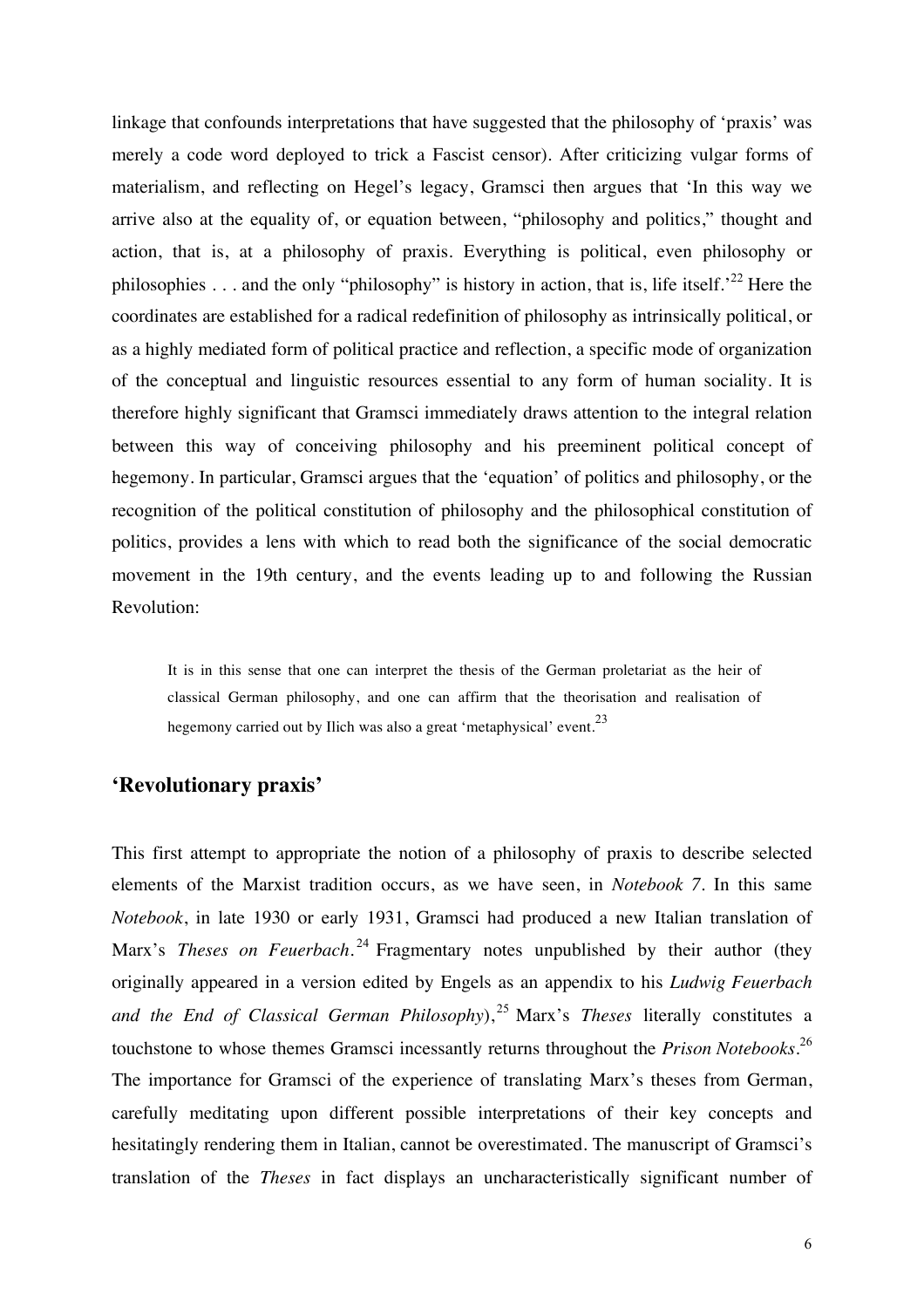corrections, cancellations and replacements, in comparison to the precise and sure handwriting of most of Gramsci's notes – undoubtedly in part due to the inherent difficulty of translation as an intellectual exercise, but in this case also due to the difficulty of Marx's novel philosophical vocabulary. <sup>27</sup> All of the philosophical discussions in the *Prison Notebooks* need to be read with these theses in mind; it would not be an exaggeration to regard Gramsci's entire carceral project, in all of its dimensions (that is, not only philosophical, but also political and cultural), as an extended meditation upon the significance and consequences of this, one of the shortest texts in the Western philosophical tradition.<sup>28</sup>

Following Engels, Gramsci regarded the *Theses on Feuerbach* as a document in which the 'germ' of a new world outlook was deposited.<sup>29</sup> What Gramsci found in his reading of Marx's brief jottings was a radical alternative to the dominant conception of a knowing subject standing over and against a known object, a philosophical 'grammar' that has strongly marked the modern philosophical tradition, in both its idealist and materialist versions. According to Gramsci, an alternative philosophical grammar could possibly be developed by thinking through the full consequences and implications of the dynamic and relational notion of 'praxis' that Marx announced already in his first thesis, and which the remaining ten theses extend through the fields of epistemology (2nd thesis), pedagogy (3rd), the critique of religion and theology (4th), practical philosophy (5th and 8th), philosophical anthropology (6th), social theory (7th), the history of philosophy (9th and 10th) and political action (11th). What was at stake in this movement for Gramsci was not simply the outlines of a new philosophy (that is, a series of propositions about the nature of the world and human thought, different from and in formal opposition to those of previous philosophies), but also a radical rethinking of the notion of philosophy itself. Philosophy in this sense is no longer conceived as a discourse of the general or universal, but as itself a specific and particular practice alongside other practices, not above politics, but integrally and immanently already a form of political struggle. The originality of the philosophy of praxis conceived in this sense, he argues, 'lies not only in its sublation of previous philosophies but also and above all in that it opens up a completely new road, renewing from head to toe the whole way of conceiving philosophy itself.'<sup>30</sup>

## **The philosophy of praxis as refoundation**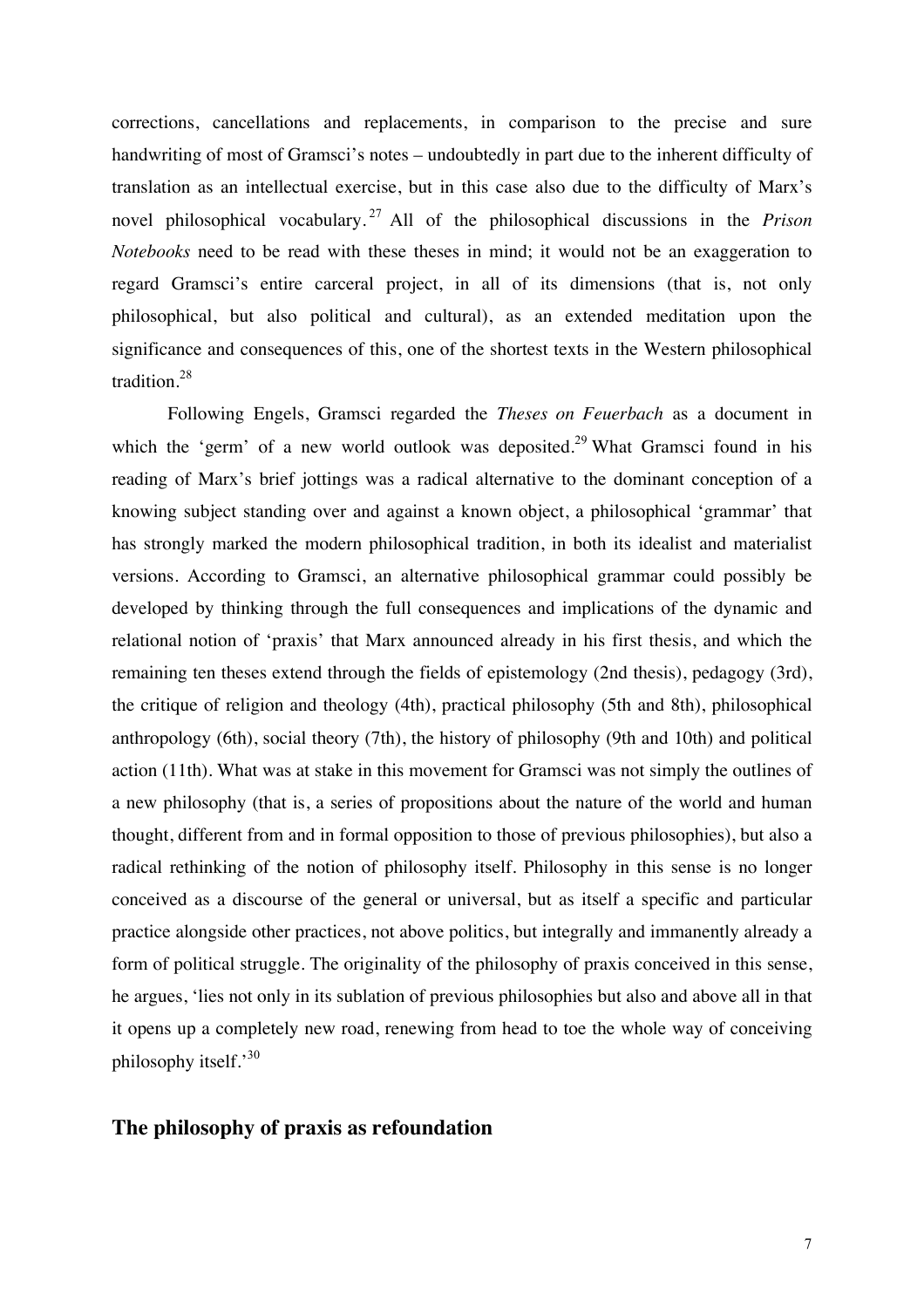From 1931 in *Notebook 7* onward, therefore, the notion of a philosophy of praxis slowly but surely becomes the central organizing feature of both Gramsci's strictly philosophical reflections and his broader political, historical and cultural analysis, articulating these disparate fields of inquiry into an organic and coherent research project.<sup>31</sup> The term is henceforth used in two related, but yet distinct, senses.

On the one hand, the philosophy of praxis functions as a general label that subsumes the previous Marxist tradition, 'rewriting' or translating it into the historico-philosophical register that Gramsci develops by means of his reflections on the development of the tradition of 'historicism' throughout the long 19th century, from Hegel's emphasis upon historical development to Marx and Engel's formulation of the materialist conception of history and beyond. In this sense, Gramsci systematically substitutes the term 'philosophy of praxis' for 'Marxism' or 'historical materialism' as he transcribes and/or revises notes from earlier *Notebooks* into the later 'Special *Notebooks*' begun in 1932 and after. This 'translation,' however, does not simply repropose a 'canonical' (for much of Second and Third International Marxism) history of Marxism as emerging from the increasingly revolutionary commitments and theorizations of a one-time Rhineland liberal in exile, or even from the broader reverberations of German classical philosophy in its relation to the legacy of the French Revolution. It also aims to provide a more expansive historical perspective on the significance of the Marxist tradition as both thought-form and socio-political movement, situating it as an outgrowth of the entire historical sweep of political and philosophical modernity. This line of research gives rise to a wide range of novel formulations, including Gramsci's reflections on the Marxist tradition as (or as needing to become) a distinctive combination of the dynamics of the Renaissance (sophisticated intellectual movement without contact with the masses) and Reformation (a movement of popular moral and social reform, but initially lacking a correspondingly sophisticated intellectual instance), and his decisive emphasis upon the development of modern science as embodying the productive forms of knowledge that the philosophy of praxis will aim to valorize theoretically and practically.<sup>32</sup> 'Intellectually,' Gramsci argues, 'Marx initiates a whole historical epoch which will probably last centuries.<sup>33</sup>

On the other hand, the philosophy of praxis also represents a distinctive philosophical current within the Marxist tradition, or its 'rational kernel,' which Gramsci's work aims to recover and to valorize. Unlike positions that sought to base a Marxist philosophy upon preexisting philosophical systems, Gramsci insists upon the necessary *autonomy* of the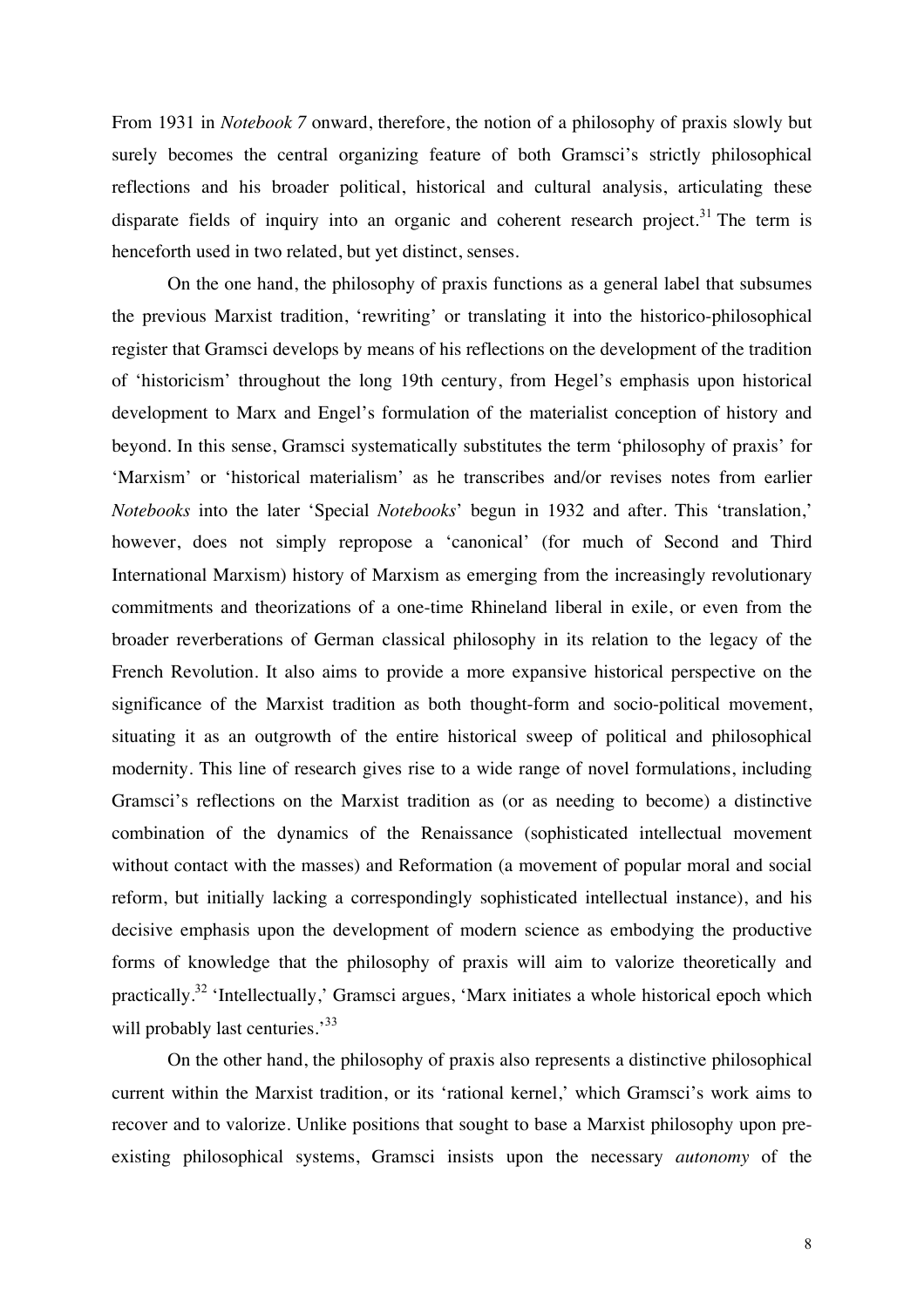philosophy of praxis, reducible neither to materialism or idealism. Following Labriola, he argues that Marxism as a philosophy of praxis needs to be conceived as 'sufficient unto itself,' that it 'contains in itself all the fundamental elements needed to construct a total and integral conception of the world, a total philosophy and theory of natural science, and not only that but everything that is needed to give life to an integral practical organisation of society, that is, to become a total integral civilisation.' A theory is genuinely 'revolutionary,' Gramsci declares, only to the extent that it constitutes a 'peak inaccessible to the enemy camp.<sup>34</sup> This autonomy of the philosophy of praxis is based upon its novel methodological presupposition of the practical constitution of all social forms, including thought-forms. Marx's concept of praxis represents for Gramsci a genuinely new approach to the 'perennial questions of philosophy,' allowing them to be historicized and 'deciphered' as forms of highly mediated socio-political organization. Furthermore, such a concept of praxis necessitates the elaboration of new 'technical instruments of thought', which conceive knowledge not in terms of speculation (in the ultimately passive and static form of a subject's contemplation of an object, utilizing metaphysical – that is, transhistorical – categories), but in the dialectical terms of historically situated, active relationality. In this sense the philosophy of praxis represents not so much a 'new' philosophy (that is, a variation on a given form of philosophy, though proposing different content), but rather a refoundation of philosophy in a new form, one capable of comprehending the practical nature not only of other socio-political phenomena, but also of itself as a distinctive type of organizational practice, firmly situated within the struggles of history, and not in a metaphysical beyond.

#### **Against Croce and Bukharin**

These different lines of research are developed throughout *Notebooks 7* and *8*, and, above all, *Notebooks 10* and *11*, written contemporaneously between the spring of 1932 and early 1933. The latter two *Notebooks* are the most explicitly 'philosophical' among Gramsci's so-called 'Special *Notebooks*,' in which he both transcribes notes from previous *Notebooks* (sometimes with extensive revisions) and writes new notes on related themes, extending, modifying or even radically transforming his previous perspectives. *Notebook 10* is largely dedicated to clarifying a previously elaborated critique of the philosophy of Benedetto Croce, while large sections of *Notebook 11* are taken up by an extension of Gramsci's critique of Bukharin's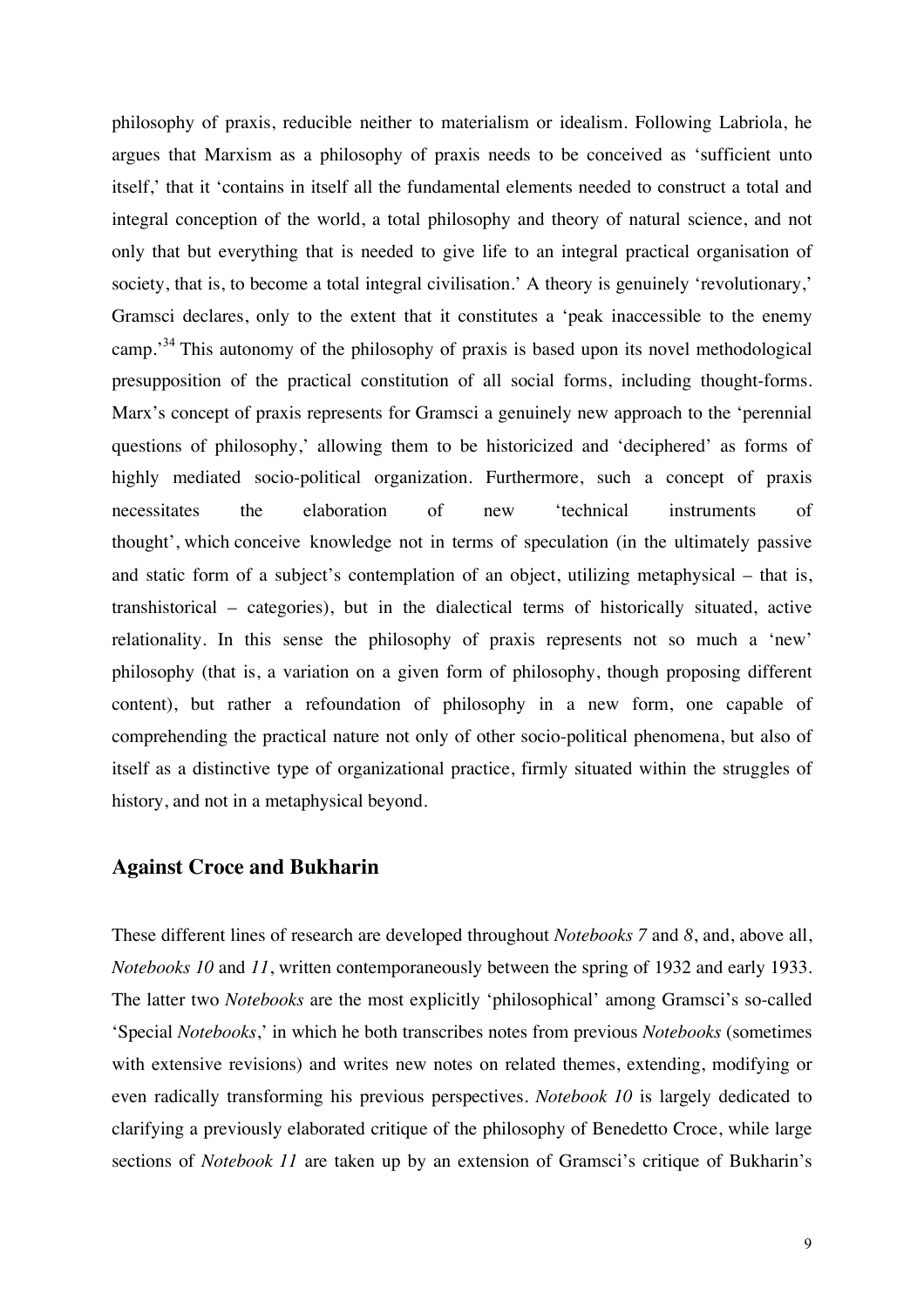Theory of *Historical Materialism: a Popular Manual of Marxist Sociology* (referred to in the *Prison Notebooks* as the 'popular essay'). Both engagements serve Gramsci to bring into starker relief, by way of the critique of rival philosophical proposals, the distinctive features of the philosophy of praxis.

On the one hand, a central component of Gramsci's wide-ranging critique of Croce in *Notebook 10* takes aim at the great neo-idealist philosopher's claim to have 'overcome' the limitations of Marxism, in particular its purported metaphysical dualism in which the *Basis* (base) would constitute a primary reality and the *Überbau* (superstructure) a mere ephemeral reflection or derivative of it. Gramsci responds that Croce is only able to regard the central metaphors of Marx's 1859 *Preface* (which Gramsci had also translated in *Notebook 7*) as metaphysical concepts because Croce's own thought itself, despite its claims to constitute a 'post-metaphysical' system, remained trapped in all too traditional a conception of the realm of conceptuality as distinct from the world of practice. Croce had attempted to maintain a strict distinction between philosophy, conceived as a pure realm of conceptuality unmodified by the historical events it alone could truly comprehend, and ideology, the confused 'pseudoconcepts' deployed in practical life in the pursuit of more or less base interests.

The philosophy of praxis, on the other hand, posits, according to Gramsci, an identitydistinction of philosophy and ideology, conceived not in terms of an opposition of truth versus non-truth (or opinion, in the classical Platonic sense), but in terms of different levels of practical organization within which the 'historically true' is practically constructed and ratified. Ideology therefore does not negate philosophy, but rather defines its practical and therefore non-speculative dimension.<sup>35</sup> In this sense, Gramsci argues that:

Ideologies, rather, will be the 'true' philosophy since they will turn out to be those philosophical 'popularisations' that lead the masses to concrete action, to the transformation of reality. In other words, they are the mass aspect of every philosophical conception, which in the 'philosopher' assumes the characteristics of an abstract universality, divorced from time and space, the characteristics peculiar to a literary and anti-historical origin.<sup>36</sup>

Gramsci's critique of Bukharin, on the other hand, concentrates above all on what he perceives, not always fairly, to be Bukharin's championing of an 'orthodox' position, according to which the philosophy of Marxism is both a form of materialism, positing matter as an ultimate and determining reality, and a form of objective realism, presupposing an irreducible objectivity of the external world that both precedes and exceeds any subjective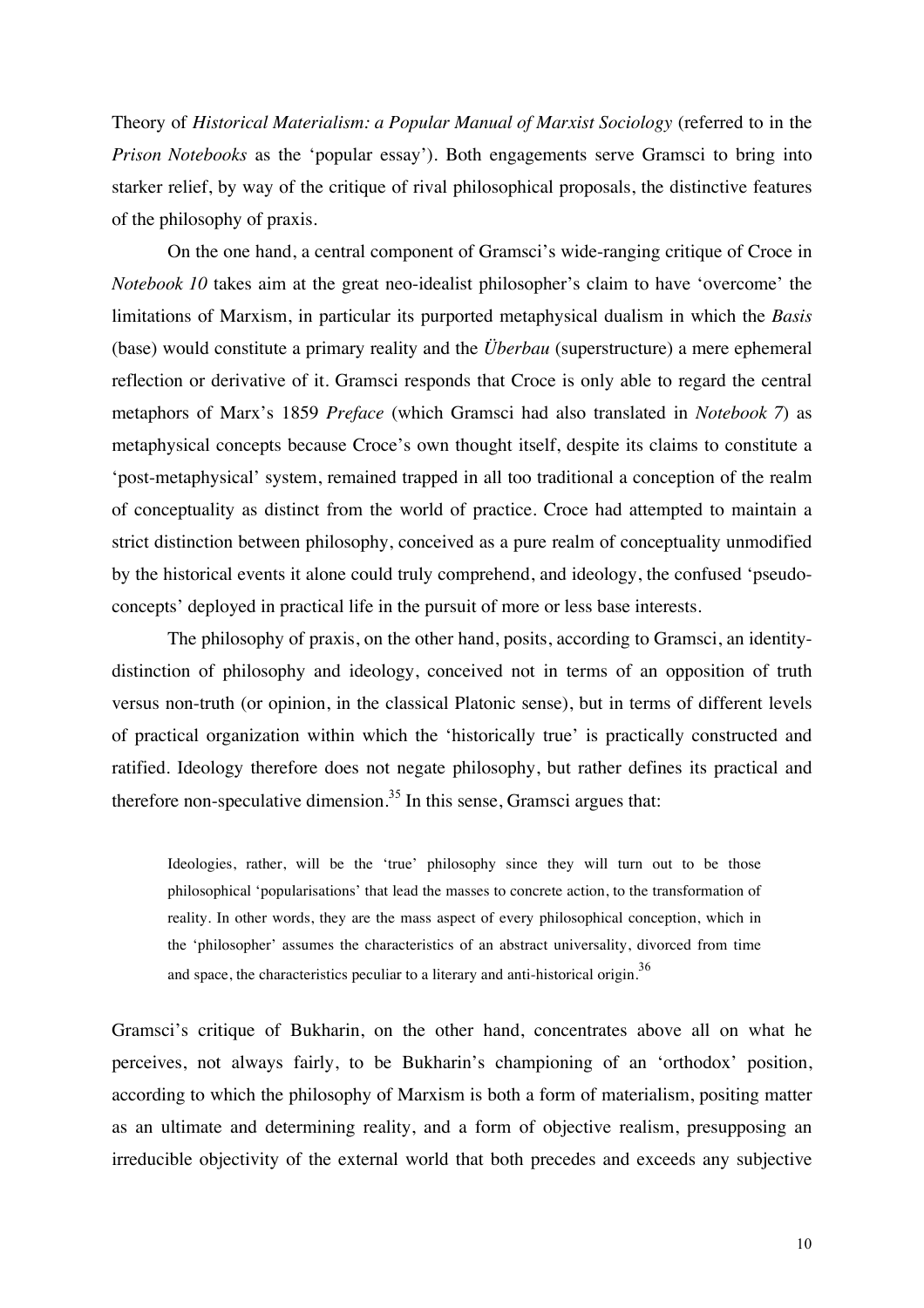determination. Gramsci opposes Bukharin (and, in this sense, also the dominant currents in Second and Third International Marxism) on both counts, though not by arguing for their specular opposite, that is, subjective idealism. Rather, he argues that vulgar materialism and objective realism are both thought-forms beset by fundamental contradictions which ultimately transform them into variants of precisely the positions they ostensibly oppose: behind vulgar materialism lie ultimately idealist and theological presuppositions, just as appeals to objectivity often mask a radical subjectivism. Crucially, the reasons that motivate Gramsci's critique are pre-eminently political. He argues that both vulgar materialism and objectivism are ultimately expressions of a historical experience of subalternity in which the world appears to oppressed social groups as already given, which they then passively suffer, rather than constituted activity by their own social relations. Vulgar materialism is argued by Gramsci to posit an ahistorical and ultimately metaphysical conception of matter, rather than conceiving it in terms of a historical and practical relation between the human and the natural.<sup>37</sup> The notion of the objective reality of the external world is criticized as a similarly metaphysical notion, ultimately founded on theological presupposition of an omniscient 'standpoint of the cosmos in itself' that effaces the reality of knowledge as inherently a social relation.<sup>38</sup>

The decisive discovery made during Gramsci's critique of Bukharin, however, concerns not so much questions of ontology (materialism) or epistemology (realism). Rather, it is the proposition that philosophical practice must find its foundation in the contradictions of existing social relations, critically examining inherited beliefs and their function in the organization of forms of social domination and hierarchy. Central to this line of critique is Gramsci's reworking of the notions, derived from neo-idealism, of *senso comune* (common sense) and *buon senso* (good sense). The former is constituted by a wide range of pre- or noncritical beliefs and ideas operative in everyday life; the latter represents the critical overcoming of such prejudices, as its disparate impulses, subject to external and varied determinations, are comprehended in their historicity and thus gradually ordered into a form that permits them to be regulated. The philosophy of praxis represents simultaneously the valorization and sublation of *senso comune*, which is recognized as both the necessary starting point of critical philosophical activity (as the incoherent ensemble of conceptions of the world really operative among the subaltern social groups, expressing and confirming the experience of subalternity) and, for precisely that reason, as one of the obstacles that must be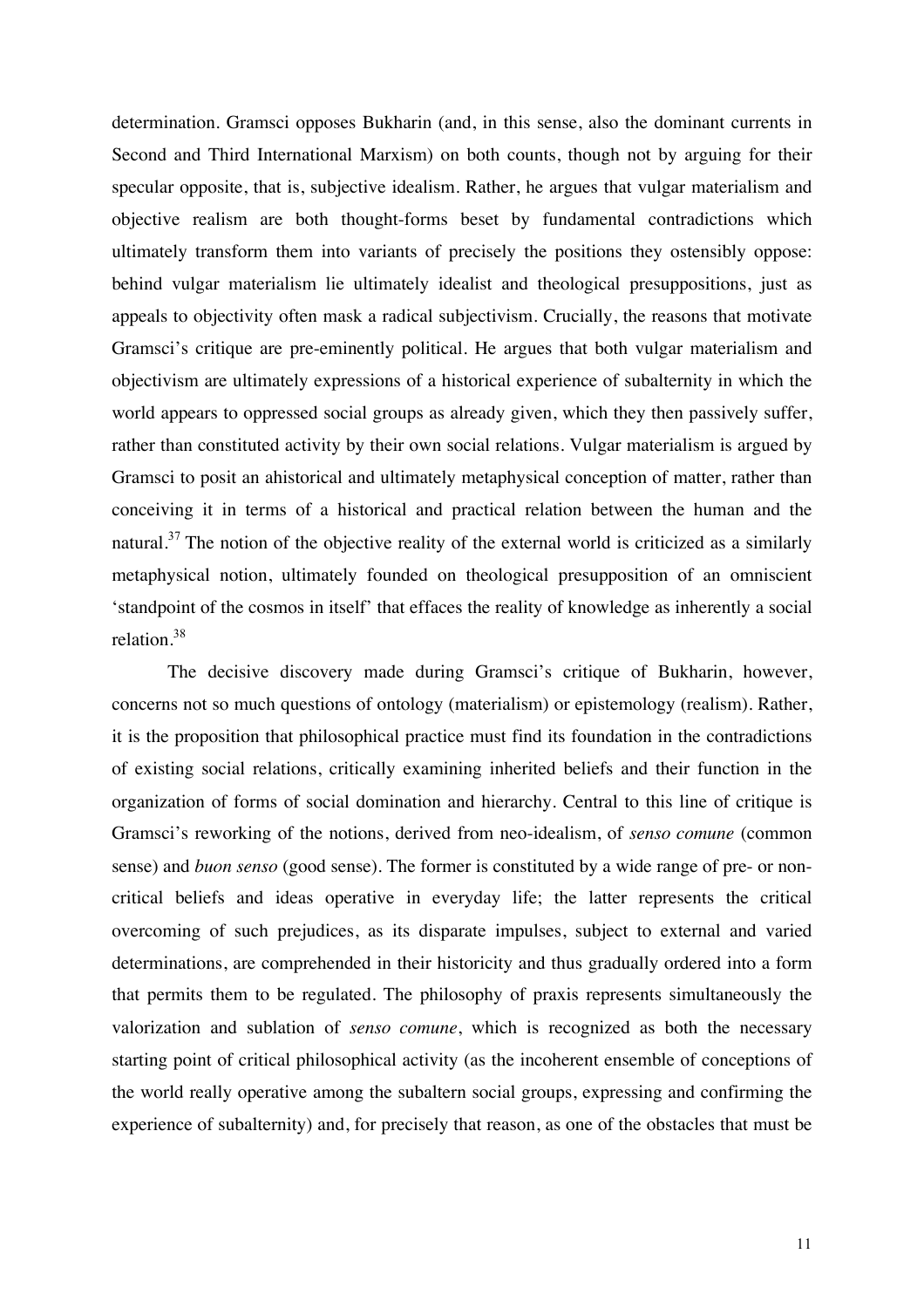overcome if the subaltern social groups are ever to build their own hegemonic project – that is, to exit from the condition of subalternity.

## **Philosophy** *sive* **ideology**

The combination of these two critiques leads Gramsci to two decisive discoveries whose implications are explored throughout the remainder of the *Prison Notebooks*, until failing health leads Gramsci to 'incomplete' his researches in 1935. First, the critiques of both Croce and Bukharin lead Gramsci to propose a novel understanding of the relationship between the 'philosophical' and the 'non-philosophical.' More precisely, for Gramsci, the philosophy of praxis becomes precisely that relationship itself, as philosophy finds its raison d'être no longer within itself, as a closed system of thought determined by its own immutable logical or metaphysical laws, but in its capacity to motivate, shape and relate to real movements of historical transformation. If philosophy, as neo-idealism suggested, following Hegel, is ultimately best comprehended not in a narrow technical sense (metaphysics, logic and so forth) but as a broader 'conception of the world,' the philosophy of praxis radicalizes this perspective, insisting that it is philosophy's task to help to produce a more 'coherent' conception of the world.<sup>39</sup> No longer distinct from ideology but redefined as a moment internal to it, philosophy is here configured as a process of immanent critique that aims to provide resources for socio-political and even civilizational transformation.

#### **Absolute historicism, absolute immanence, absolute humanism**

Second, this dual critique leads Gramsci to propose a succinct definition of the philosophy of praxis, conceived as a proposal for the future development of the Marxist tradition, in a note written in the summer of 1932. 'The philosophy of praxis,' he argues, 'is the absolute "historicism," the absolute secularization and earthliness of thought, an absolute humanism of history. It is along this line that one must trace the thread of the new conception of the world.<sup>40</sup> These three attributes both summarize key areas of Gramsci's previous carceral researches and outline a program for the future development of the philosophy of praxis in the *Prison Notebooks* and beyond.

The notion of 'absolute historicism' (appropriated by Gramsci from Croce and radically transformed) highlights the way in which the philosophy of praxis inherits and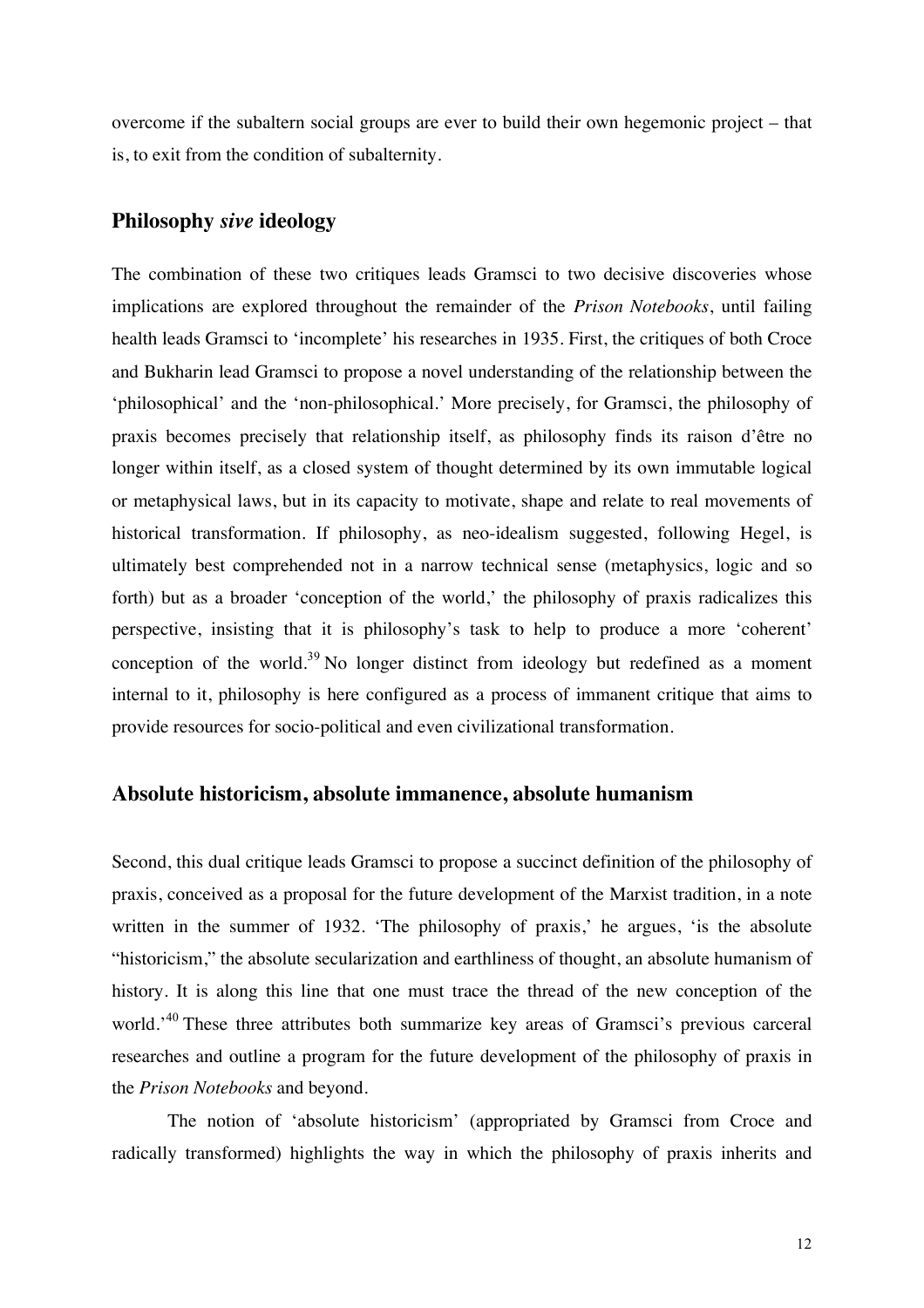extends the previous historicist tradition. It historicizes not only other philosophical systems, 'translating' their speculative claims into the forms of political and ideological organization, but also provides an account of the historical emergence of the Marxist tradition itself, integrally linked to the rise of modern, mass democratic political action. Even more crucially, an 'absolutely historicist' philosophical practice historicizes even the realm of conceptuality, regarding thought not as located in an unalterable metaphysical structure, but as an always active attempt, in more or less highly mediated forms, to modify social activity in general.

The notion of absolute immanence, for its part, refers in the first instance to Gramsci's exploration of modern philosophies of immanence, following Marx's emphasis, in the *Theses on Feuerbach*, on the *Diesseitgkeit*, the this-sidedness, of thought.<sup>41</sup> More generally, Gramsci's notion of the new conception of immanence implicit in Marx's thought poses the challenge of a complete secularization of thought, no longer constrained by theological residues (in either vulgar materialist, neo-idealist or positivist forms), but located integrally within history, as the progressive modifications of forms of human sociality. This leads Gramsci to argue for a new relationship between theory and practice, which are no longer conceived as external to each other, in a relationship of application or verification, but as two sides of the same coin. Theory is here understood as a determinate activity alongside other activities with its own specific tasks to fulfill, a theoretical 'moment' that can be immanent to the social practices it seeks to comprehend because those practices are already immanent to it. $42$ 

Finally, the notion of an absolute humanism highlights the radical way in which Marx attempted to rethink the foundational questions of philosophical anthropology, no longer conceiving the human according to an essentialist paradigm, but as an ensemble of social relations, historically variable and thus mutable.<sup>43</sup> Gramsci also insists that the philosophy of praxis is an 'absolute' form of humanism because it aims to resolve the central contradiction of the previous humanist tradition (particularly but not only that of the Italian Renaissance), namely, its inability to forge an integral connection between a sophisticated intellectual culture and broader social groups. As a philosophy that aims to help *senso comune* to develop a critique of its own limitations, liberating it from its incoherencies and transforming it into a *buon senso*, the philosophy of praxis 'completes' the promise of the humanist tradition while overcoming its class-based limitations. It is thus properly situated on the historical continuum of the movement of radical enlightenment that marked the emergence of philosophical and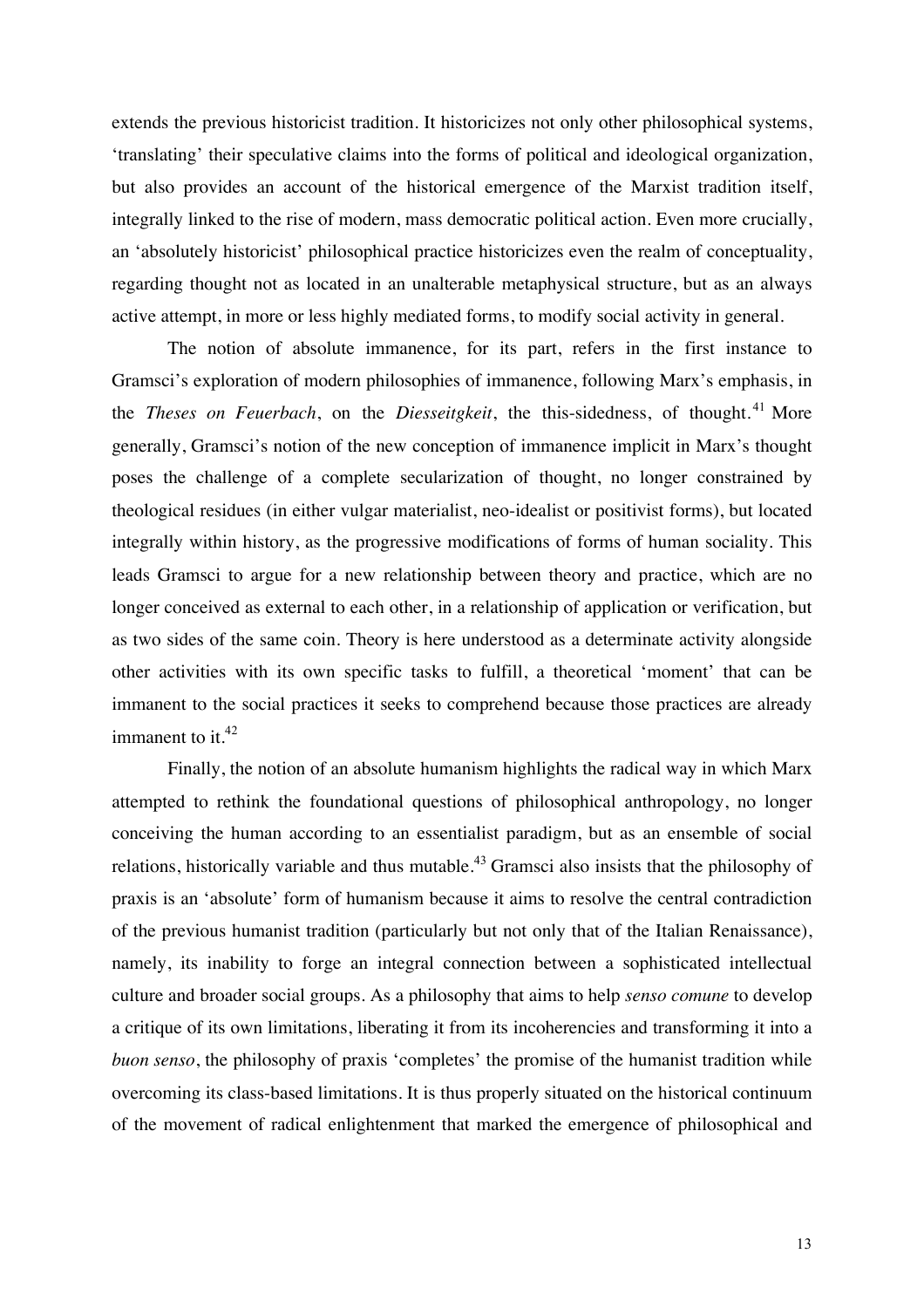political modernity, and which conceives its tasks as contributing to humanity's 'emergence from . . . self-incurred immaturity [*Unmündigkeit*],' in Kant's famous phrase.<sup>44</sup>

Gramsci's proposal to develop the 'rational kernel' of the Marxist tradition as a philosophy of praxis, however, ultimately finds its meaning as an integral element of his notion of a hegemonic project of the subaltern classes (conceived, in the broadest sense, as all those oppressed and exploited in the current organization of society).<sup>45</sup> It is precisely this project that Gramsci develops from 1933 onward, in a range of *Notebooks* that, at first sight, although the term 'philosophy of praxis' appears throughout them, may seem in their central concerns distant from explicitly philosophical questions: among them, Machiavelli (*Notebooks 13* and *18*), culture (*Notebooks*, *16*, *21* and *26*), literary criticism (*Notebook 23*), journalism (*Notebook 24*) and grammar (*Notebook 29*). These *Notebooks*, however, were Gramsci's attempt to extend and 'operationalize' the philosophy of praxis's equation of philosophy-politics-history across all the areas of political, social and cultural life with which the subaltern classes would need to come to terms if they were to build their own hegemonic alternative to the existing order. It is in this sense, as an empowerment of the oppressed and exploited, that Marxism conceived as a philosophy of praxis finds its integral historical meaning. Gramsci thus argues:

The philosophy of praxis does not aim at the peaceful resolution of existing contradictions in history and society but is rather the very theory of these contradictions. It is not the instrument of government of the dominant groups in order to gain the consent of and exercise hegemony over the subaltern classes; it is the expression of these subaltern classes who want to educate themselves in the art of government and who have an interest in knowing all truths, even the unpleasant ones, and in avoiding the (impossible) deceptions of the upper class and – even more – their own. $46$ 

# **Conclusion: the future of the philosophy of praxis**

Gramsci's proposal to inherit, to continue by means of transformation, the strengths and weaknesses of the prior Marxist tradition as a philosophy of praxis represents one of the great 'paths untaken' of both twentieth-century Marxism and philosophy. In the meantime, both the political and philosophical landscapes have changed radically. Many critics have argued over the last 30 years, for a variety of reasons, that Marxism as a tradition has lost its historic propulsive force, particularly following the downfall of the authoritarian regimes that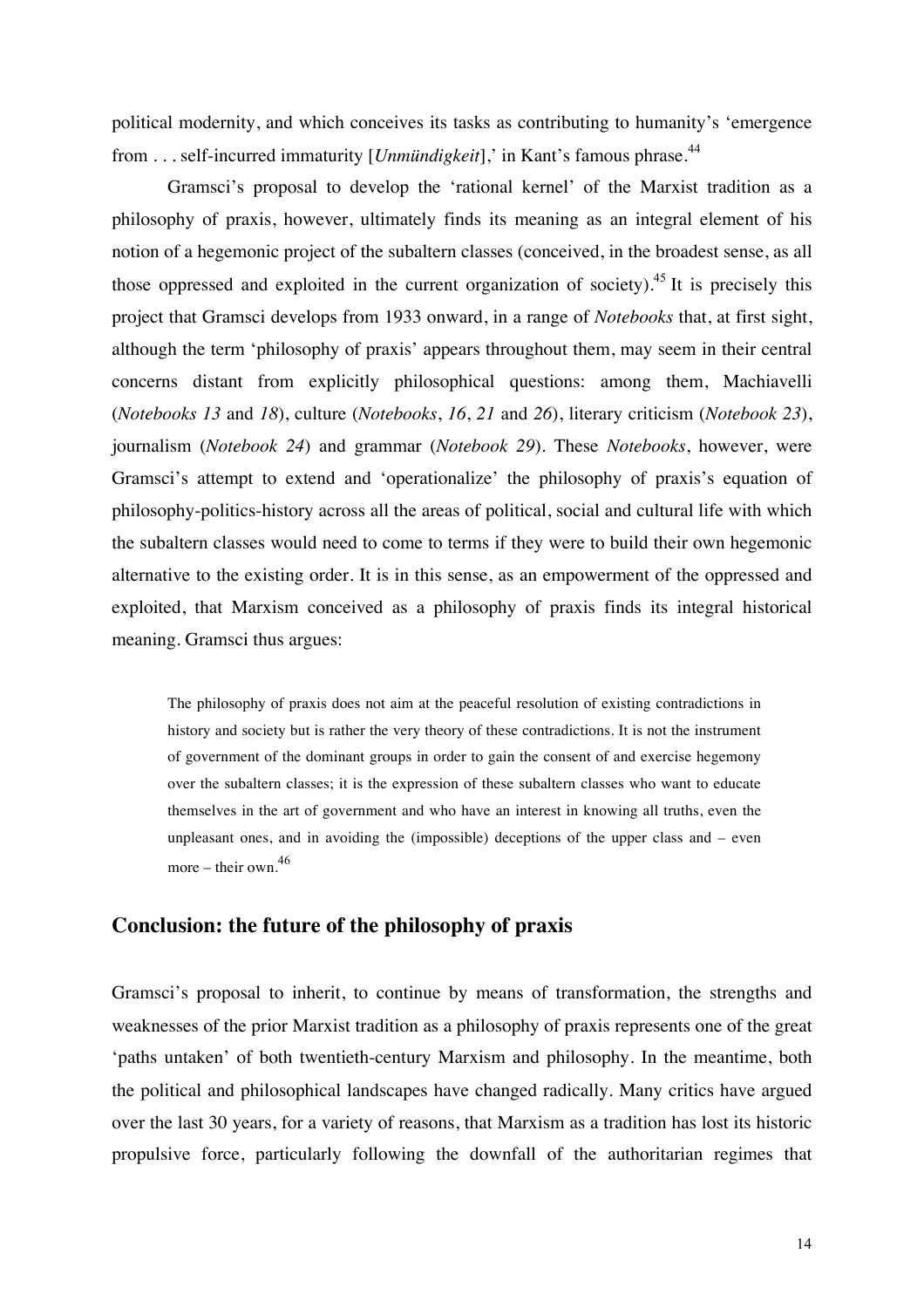attempted to monopolize claims regarding its meaning for a long period in the 20th century. Contemporary 'mainstream' philosophy, particularly in the Anglophone world, seems to continue to be marked, particularly at an institutional level, by increasingly sterile intraacademic oppositions of self-styled 'continental' and 'analytic' approaches. Certainly the contemporary philosophical conjuncture displays very different features from those of Gramsci's day, when the legacy of nineteenth-century debates between idealism and materialism still remained closely tied to questions of broader social and political relevance. Among those figures who have most strongly urged the need for a renewed form of politically engaged philosophical practice in recent years, the specificity of Gramsci's philosophical proposals (as opposed to the general tenor of his politics) rarely seems a significant influence. For instance, it is noticeable that Gramsci's philosophical work does not seem to have played an influential role for either Badiou or Rancière, though the former's emphasis upon asserting the centrality of truth to philosophy might productively engage with Gramsci's reflections on this theme, just as the latter's concern with democratic pedagogy might seem the ideal interlocutor for Gramsci's reflections on *senso comune* and educational processes. Zizek refers to Gramsci on a number of key occasions throughout his work, though usually in terms of political analysis and without any sustained reading of Gramsci's philosophical thought, just as Negri's brief comments on Gramsci in recent years engage with him more as a theorist of political modernity rather than as a philosopher.<sup>47</sup> Similarly, although Laclau and Mouffe's *Hegemony and Socialist Strategy* briefly valorized the notion of absolute historicism, the notion of the philosophy of praxis as such did not constitute a primary focus of their attention in that or subsequent works.<sup>48</sup> The notion of revitalizing the Marxist tradition as a philosophy of praxis might therefore appear to be one of those unrealized possibilities of the past which the historian of ideas might study with either a dispassionate or a regretful glance, but which nevertheless continues to become increasingly untimely with each passing year.

The first decades of the 21st century, however, alongside movements of protest and resistance against neoliberalism's 'new world order,' have also witnessed an increasing interest in reassessing the strengths and weaknesses of previous moments of social and political contestation. For this perspective, 'Marxism' now appears less like the unified monolith of any particular orthodoxy and more like a field of sometimes contradictory alternatives, a kaleidoscope onto different interpretations and attempted actualizations not only of Marx's thought, but also of the long arch of democratic struggles that characterize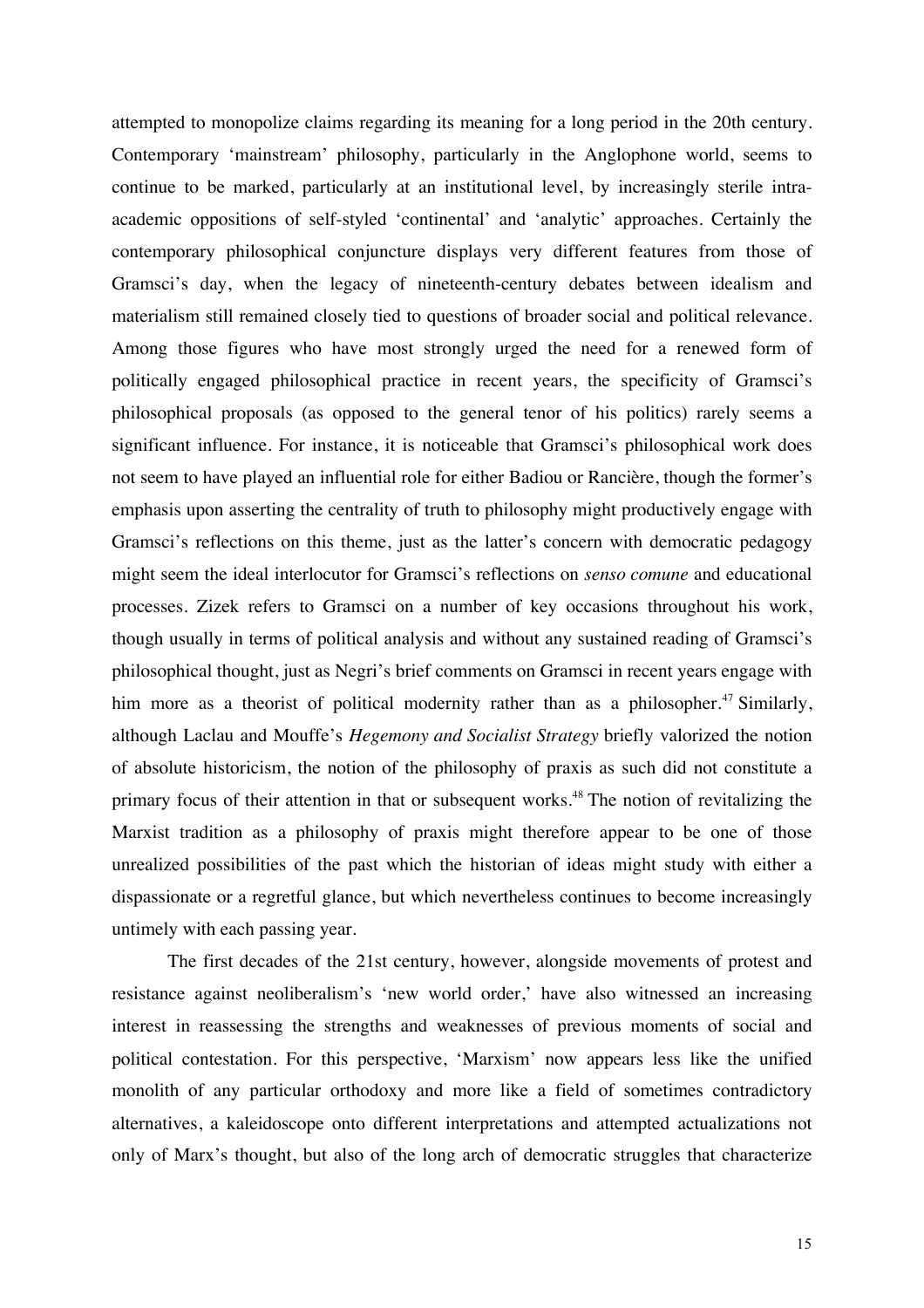political modernity as a constitutively 'unfinishable' project. As rich dimensions of the development and significance of the philosophy of praxis are brought to light by ongoing philological research on the *Prison Notebooks*, the capacity of Gramsci's non-foundationalist and anti-essentialist approach to philosophy to interact productively and critically with more recent philosophical initiatives, such as those of certain elements of the legacy of poststructuralism and the contemporary 'post-poststructuralist' philosophical conjuncture, appears increasingly more evident. Above all, in a period in which it seems that 'the old is dying' and a new, different world, in however contradictory a fashion and however haltingly a form, is struggling to be born,<sup>49</sup> Gramsci's proposal of a philosophy of praxis integrally linked to the struggles of the subalterns for a new and 'integral civilization' may be one of the most viable forms of a Marxism for and of our times.<sup>50</sup>

#### **Notes**

- 1 On the history of the reception of the *Prison Notebooks*, see Guido Liguori, *Gramsci conteso. Storia di un dibattito 1922–2012* (Rome: Editori Riuniti University Press, 1996). The 'codeword thesis' is based upon a confusion between the surveillance to which Gramsci's correspondence was routinely subjected, and the very different forms of control exercised over his writing in the *Prison Notebooks*. Gramsci does seem to express concern at certain points about an increasing interest by the prison authorities in his intellectual activity, but a philological examination of the respective chronologies of these events and the emergence of many of his new concepts fails to demonstrate any causal relation (and is sometimes directly disproved). On this topic, see Wolfgang Fritz Haug, 'Gramsci's Philosophy of Praxis: Camouflage or Refoundation of Marxist Thought?' *Socialism and Democracy 14* (Spring–Summer 2000), 1–19.
- <sup>2</sup> This was the reading provided by Felice Platone in his editorial apparatus and commentary on the first post-war 'thematic' publication of the *Prison Notebooks*. See Antonio Gramsci, *Quaderni del carcere,* ed. Felice Platone (Turin: Einaudi, 1948–51).
- $3$  For a representative example of the argument that Gramsci was unduly influenced by Croce, see Louis Althusser and Étienne Balibar, *Reading* Capital*,* trans. Ben Brewster (London: NLB, 1970 [1965/1968]), 120–38. For the claim that Gramsci owed much to Gentile, see, Étienne Balibar, Barbara Cassin and Sandra Laugier, 'Praxis,' in *Dictionary of Untranslatables*, ed. Barbara Cassin (Princeton: Princeton University Press, 2014), 827.
- <sup>4</sup> This argument was most forcefully presented by Christian Riechers, *Antonio Gramsci – Marxismus in Italien* (Frankfurt/M: Europaische Verlagsanstalt, 1970), 132.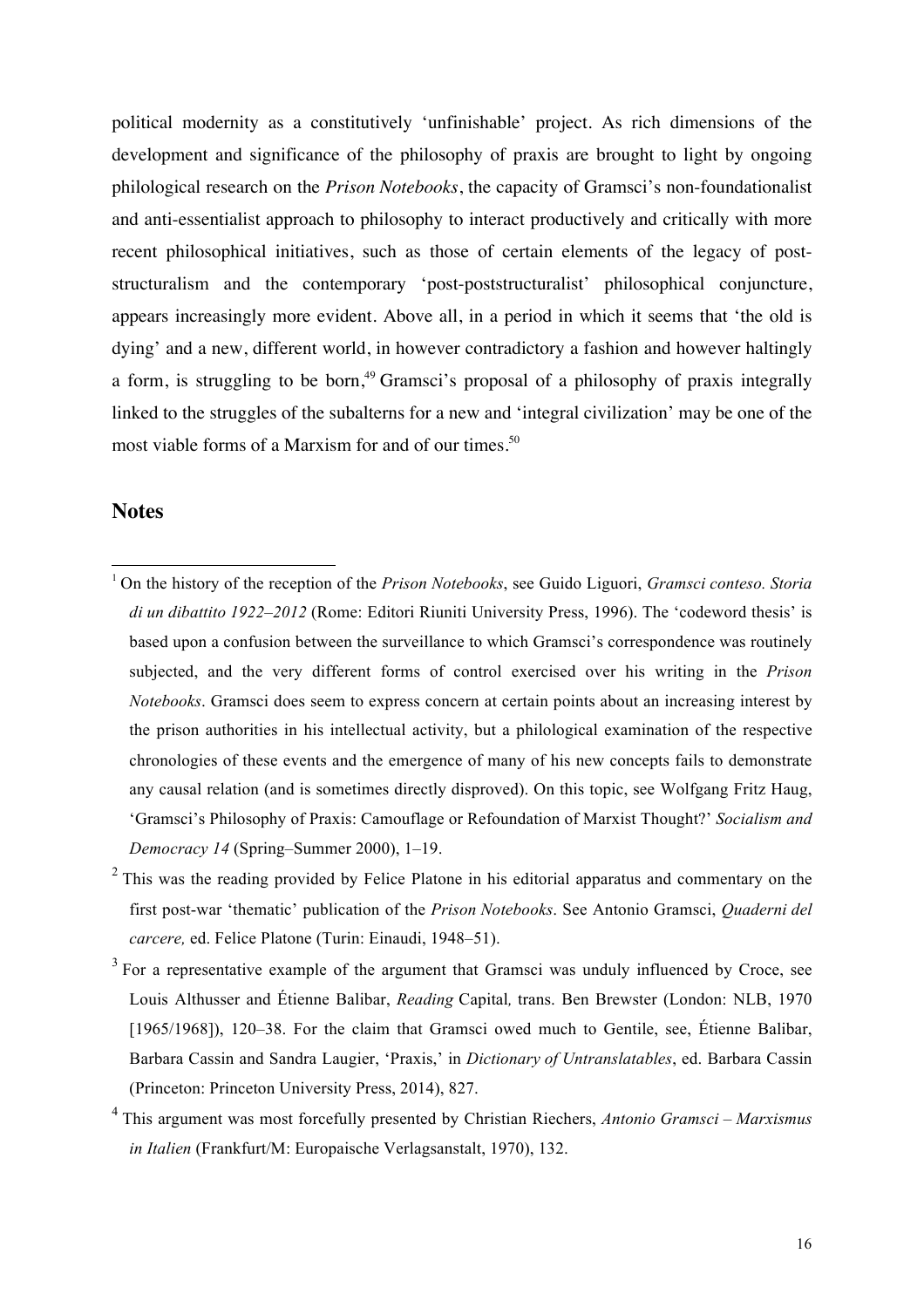- 5 For example, see Gerhard Roth, *Gramscis Philosophie der Praxis: Eine neue Deutung des Marxismus* (Düsseldorf: Patmos Verlag, 1972); Nicola Badaloni, *Il Marxismo di Gramsci* (Turin: Einaudi, 1975); Thomas Nemeth, *Gramsci's Philosophy: A Critical Study* (Brighton: Harvester, 1980); Nicola Badaloni, 'Antonio Gramsci. La filosofia della prassi come previsione,' in *Storia del marxismo Vol. III* – *Il marxismo nell'eta' della terza,* ed. Eric J. Hobsbawm, Georges Haupt, Franz Marek, Ernesto Ragionieri, Vittorio Strada, Corrado Vivanti (Turin: Einaudi, 1981); Nicola Badaloni, *Il problema dell'immanenza nella filosofia politica di Antonio Gramsci* (Venice: Arsenale Editrice, 1988).
- <sup>6</sup> Gianni Francioni, *L'officina gramsciana. Ipotesi sulla struttura dei 'Quaderni del* c*arcere'* (Naples: Bibliopolis, 1984). Francioni has since developed this approach in his ongoing work as editor of the new Italian edition of the *Prison Notebooks* being prepared for the *Edizione nazionale* of Gramsci's entire corpus. Additionally, he has published an edition in 18 volumes of photocopies of the original *Prison Notebooks*, including an extensive editorial apparatus. See Antonio Gramsci, *Quaderni del carcere*. *Edizione anastatica dei manoscritti*, ed. Gianni Francioni (Cagliari: L'Unione sarda/Treccani, 2009). A survey of Francioni's work on Gramsci is presented in the collective volume *Gramsci tra filologica e storiografia*, ed. Giuseppe Cospito (Naples: Bibliopolis, 2010).
- $<sup>7</sup>$  This approach served as inspiration for the fundamental reference work on Gramsci containing over</sup> 1,000 pages of lexical analysis of the central terms of the *Prison Notebooks* and *Prison Letters*. See Guido Liguori and Pasquale Voza, eds., *Dizionario gramsciano 1926–1937* (Rome: Carocci, 2009).
- <sup>8</sup> Among the most significant studies with regard to the philosophy of praxis have been Giorgio Baratta, *Le rose e i quaderni. Il pensiero dialogico di Antonio Gramsci* (Rome: Carocci, 2003); Guido Liguori, *Sentieri gramsciani* (Rome: Carocci, 2006); Fabio Frosini, *Gramsci e la filosofia. Saggio sui 'Quaderni del carcere'* (Roma: Carocci, 2003); Fabio Frosini, *La religione dell'uomo moderno. Politica e verità nei 'Quaderni del carcere' di Antonio Gramsci* (Rome: Carocci, 2010); Fabio Frosini and Guido Liguori, eds., *Le parole di Gramsci: per un lessico dei 'Quaderni del carcere'* (Rome: Carocci, 2004); Giusepe Cospito, *Il ritmo del pensiero. Per una lettura diacronica dei 'Quaderni del carcere' di Gramsci* (Naples: Bibliopolis, 2011). An important collection of contextualist and historical work is Franceso Giasi, ed., *Gramsci nel suo tempo* (Carocci: Rome, 2008); while Giuseppe Vacca, *Vita e pensieri di Antonio Gramsci* (Turin: Einaudi, 2012), synthesizes and extends the most up-to-date research on Gramsci's thought while in prison.
- <sup>9</sup> See Wolfgang Fritz Haug, 'Introduction,' in *Die Gefänghishefte Vol. 6*, ed. Wolfgang Fritz Haug and Klaus Bochman (Hamburg-Berlin: Argument, 1999).
- <sup>10</sup> On Gramsci's early approach to philosophy, and particularly his estimation of classical German idealism and its 'continuation' by Italian neo-idealism, see Fabio Frosini, 'Filosofia,' in *Dizionario gramsciano 1926–1937*, 305. Among Gramsci's pre-prison writings, see in particular 'Socialism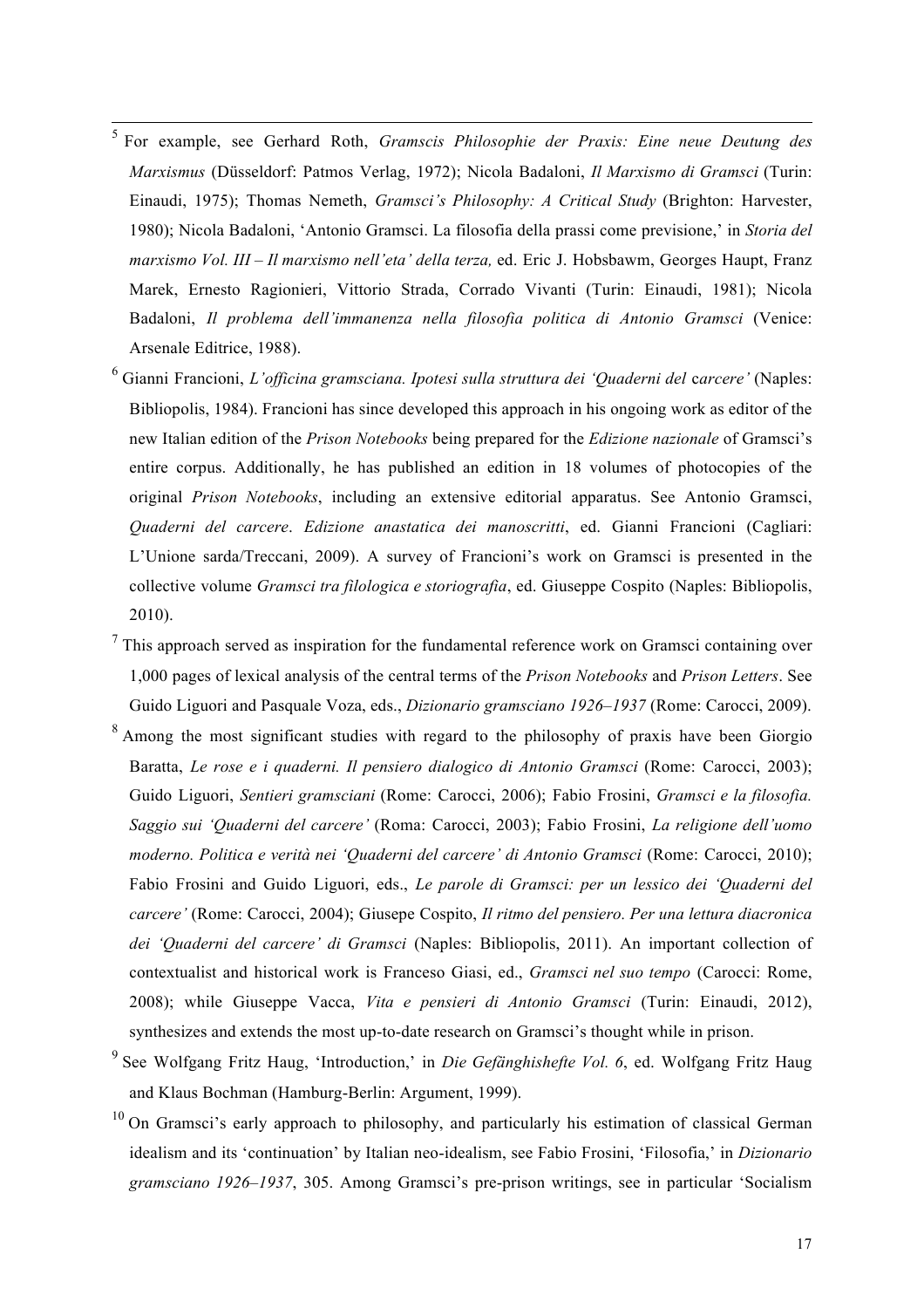and Culture' and 'Socialism and Actualist Philosophy,' in Antonio Gramsci, *Pre-Prison Writings*, ed. Richard Bellamy (Cambridge: Cambridge University Press, 1994), 8–12, 50.

 $\overline{a}$ 

- <sup>11</sup> On the importance of Hegel in post-Risorgimento political thought in Italy, see Domenico Losurdo, *Dai fratelli Spaventa a Gramsci. Per una storia politico-sociale della fortuna di Hegel in Italia*  (Naples: La città del sole, 1987).
- <sup>12</sup> Antonio Gramsci, *Quaderni del carcere*, *Vol. II*, ed. Valentino Gerratana (Turin: Einaudi, 1975), *Q10i*, §11, 1233 (May 1932) – Antonio Gramsci, *Further Selections from the Prison Notebooks*, ed. and trans. Derek Boothman (London: Lawrence and Wishart, 1995), 355. Dates of individual notes are given in parentheses according to the chronology established in Gianni Francioni, *L'officina gramsciana. Ipotesi sulla struttura dei 'Quaderni del carcere'* (Naples: Bibliopolis, 1984). Additionally, where available, references have been provided (after the dash) to an existing English anthology.
- <sup>13</sup> On the philosophical debates in the Soviet Union in the 1920s, see Yehoshua Yakhot, *The Suppression of Philosophy in the USSR (the 1920s and 1930s)*, trans. Frederick Choate (Sheffield: Mehring Books, 2012).
- <sup>14</sup> Nikolay Ivanovich Bukharin, *Historical Materialism: A System of Sociology* (Ann Arbor: University of Michigan Press, 1969 [1921]). For an analysis of the selected passage used by Gramsci in the party school in 1925, see Christine Buci-Glucksmann, *Gramsci and the State,* trans. David Fernbach (London: Lawrence and Wishart, 1980 [1975]), 201–2.
- <sup>15</sup> Antonio Gramsci, *Quaderni del carcere*, *Vol. I*, ed. Valentino Gerratana (Turin: Einaudi, 1975), *Q3*, §31, 309 (June–July 1930).
- <sup>16</sup> Antonio Labriola, *La concezione materialistica della storia,* ed. Eugenio Garin (Rome–Bari: Laterza, 1965), 216.
- $17$  Reference to the importance of Labriola constitutes one of the touchstones of Gramsci's reflections concerning the philosophical nature of Marxism throughout the *Prison Notebooks* project. See, for instance, Gramsci, *Quaderni*, *Vol. I, Q4*, §3, 421–5 (May 1930); Gramsci, *Quaderni, Vol. II, Q8*, §168, 1041 (November 1931); Gramsci, *Quaderni, Vol. II, Q8*, §200, 1060–1 (February–March 1932); Gramsci, *Quaderni, Vol. II, Q11*, §16, 1406–11 (July–August 1932); Gramsci, *Quaderni, Vol. II, Q11*, §70, 1507–9 (end of 1932–beginning of 1933) – Antonio Gramsci, *Selections from the Prison Notebooks*, ed. and trans. Quintin Hoare and Geoffrey Nowell Smith (London: Lawrence and Wishart, 1971), 386–8); Antonio Gramsci, *Quaderni del carcere, Vol. III*, *Q16*, §9, 1854–64 (1934) – Gramsci, *Selections from the Prison Notebooks*, 388–99.
- <sup>18</sup> The term appears in a previous note as the title of the Crocian Antonio Lovecchio's *Philosophy of Praxis and Philosophy of Spirit*, a review of which is here noted by Gramsci. See, Gramsci, *Quaderni*, *Vol. I*, *Q4*, §28, 445 (August–September 1930).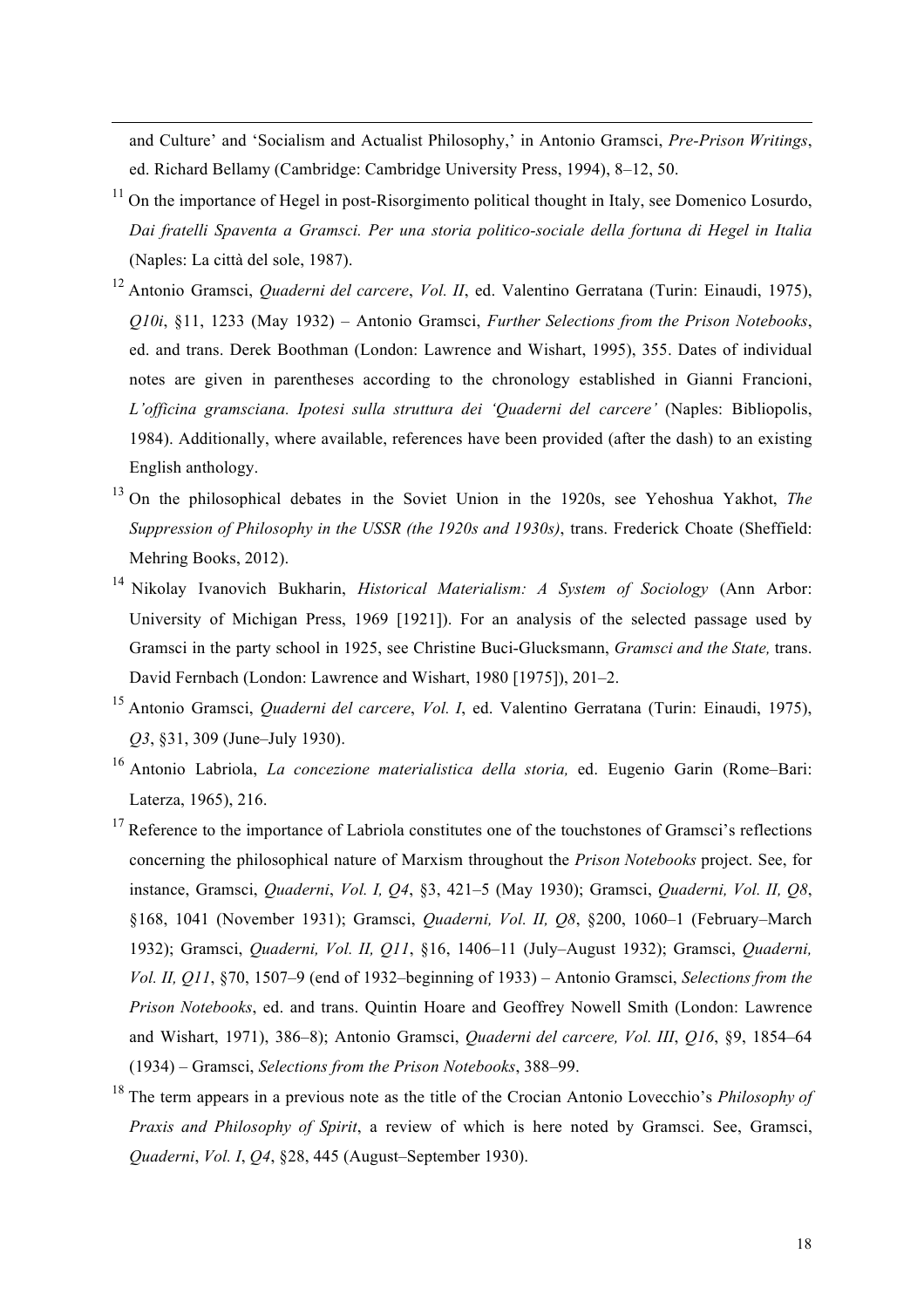- 19 Gramsci, *Quaderni*, *Vol. <sup>I</sup>*, *Q*5, §127, 657 (November–December 1930) Gramsci, *Selections from the Prison Notebooks*, 248–9. For further reflections on the position of politics in a 'coherent' conception of the world, see Gramsci, *Quaderni, Vol. II, Q*8, §61, 977–8 (February 1932).
- <sup>20</sup> Dario Ragazzini calls this Gramsci's 'philology of quotation marks,' present in many of the initial uses of terms appropriated by Gramsci from other thinkers. See Dario Ragazzini, *Leonardo nella società di massa. Teoria della personalità in Gramsci* (Bergamo: Moretti Honegger, 2002), 17.
- <sup>21</sup> See, for instance, Gramsci, *Quaderni, Vol. I*, *Q4*, §17, 438 (May–August 1930) and Gramsci, *Quaderni, Vol. II, Q11*, §28, 1438–9 (July–August 1932).
- <sup>22</sup> Gramsci, *Quaderni, Vol. II, Q*7, §35, 883–6 (February–November 1931) Gramsci, *Selections from the Prison Notebooks*, 356-7.
- <sup>23</sup> Gramsci, *Quaderni, Vol. II, Q7*, §35, 886 Gramsci, *Selections from the Prison Notebooks*, 357. 'Illich' is one of the monikers that Gramsci often adopts to refer to Lenin in the *Prison Notebooks*. The link of the philosophy of praxis to Lenin becomes stronger with the years, as does the link of both to the theory of hegemony. 'The greatest modern theoretician of the philosophy of praxis, on the terrain of political struggle and organisation and with a political terminology, has re-assessed – in opposition to the various 'economistic' tendencies – the front of cultural struggle and constructed the doctrine of hegemony as a complement to the theory of the State-as-force.' Gramsci, *Quaderni, Vol. II, Q*10i, §12, 1235 (April–May 1932) – Gramsci, *Selections from the Prison Notebooks*, 56.
- <sup>24</sup> Gentile had translated the *Theses* into Italian in 1899, using a strongly idealist vocabulary, and their themes had since marked Italian discussions of Marxist philosophy to a much greater extent than in other national Marxist cultures of the time.
- <sup>25</sup> Engels's version is reproduced in Karl Marx, *Theses on Feuerbach* in Karl Marx and Friedrich Engels, *Marx/Engels Collected Works, Vol. 5,* (London: Lawrence and Wishart, 1975–2005), 3. As many critics have noted, it exhibits some significant editorial interventions on Marx's original text, in some cases radically changing the meaning.
- <sup>26</sup> For explicit references, see, for instance, Gramsci, *Quaderni, Vol. I*, *Q*4, §3, 421–5 (May 1930); Gramsci, *Quaderni, Vol. II*, *Q*8, §198, 1060 (February 1932); Gramsci, *Quaderni, Vol. II*, *Q10ii*, §31, 1269–76 (June–August 1932). The central themes of the *Theses*, however, are diffused throughout the *Prison Notebooks*, constituting a permanent implicit presence.
- <sup>27</sup> See Gramsci, *Quaderni del carcere*. *Edizione anastatica dei manoscritti*, *Vol. 10*, 21–3.
- <sup>28</sup> Two of the most stimulating commentaries on Marx's *Theses* are Georges Labica, *Karl Marx, Les Thèses sur Feuerbach* (Paris: Presses Universitaires de France, 1987) and Pierre Macherey, *Marx 1845* (Paris: Èditions Amsterdam, 2008).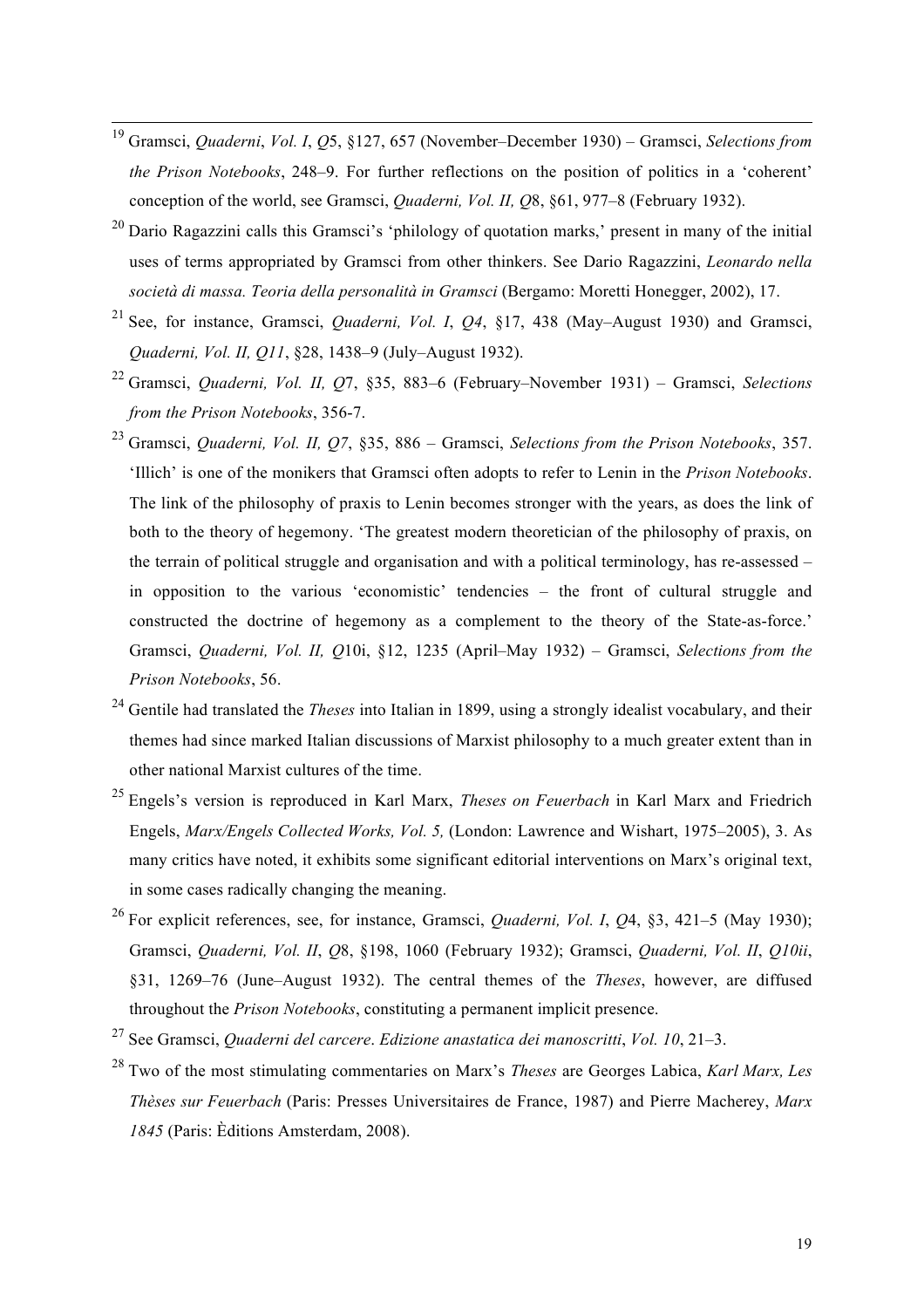- 29 Karl Marx and Friedrich Engels, *Marx/Engels Collected Works*, *Vol. 26* (London: Lawrence and Wishart, 1975–2005), 520.
- <sup>30</sup> Gramsci, *Quaderni, Vol. I, Q4*, §11, 433 (May–August 1930); transcribed in, and cited here according to, the 'C-Text.' See, Gramsci, *Quaderni, Vol. II*, *Q11*, §27, 1436 (July–August 1932) – Gramsci, *Selections from the Prison Notebooks*, 464.
- <sup>31</sup> The term appears with increasing frequency throughout *Notebook 8* in early 1932. See particularly Gramsci, *Quaderni, Vol. II, Q*8, §61, 977–8 (February 1932); Gramsci, *Quaderni, Vol. II, Q*8, §198, 1060 (February 1932); Gramsci, *Quaderni, Vol. II, Q*8, §220, 1080–1 (March 1932); Gramsci, *Quaderni, Vol. II, Q*8, §232, 1087 (April 1932); and Gramsci, *Quaderni, Vol. II, Q*8, §235, 1088 (April 1932).
- <sup>32</sup> On Gramsci's distinctive interpretation of the Renaissance and Reformation, see Fabio Frosini, 'Riforma e Rinascimento,' in *Le parole di Gramsci: per un lessico dei 'Quaderni del carcere*,*'* ed. Fabio Frosini and Guido Liguori (Rome: Carocci, 2004), 170–88. For Gramsci's appreciation of the experimental dimensions of modern scientific practice, see, Gramsci, *Quaderni, Vol. II*, *Q11*, §17, 1411–16 (July–August 1932) – Gramsci, *Selections from the Prison Notebooks*, 445–6.
- <sup>33</sup> Gramsci, *Quaderni, Vol. II*, *Q*7, §33, 882 (February–November 1931).
- <sup>34</sup> Gramsci, *Quaderni, Vol. II*, *Q11*, §27, 1434–8 (July–August 1932) Gramsci, *Selections from the Prison Notebooks*, 462.
- <sup>35</sup> In another note, Gramsci argues that 'philosophy is the conception of the world that represents the intellectual and moral life (catharsis of a determinate practical life) of an entire social group conceived in movement and thus seen not only in its current and immediate interests, but also in its future and mediated interests; ideology is any particular conception of groups inside the class that propose to help in the resolution of immediate and circumscribed problems.' Gramsci, *Quaderni*, *Vol. II*, *Q10i*, §10, 1231 (April–May 1932) – Gramsci, *Further Selections*, 353.
- <sup>36</sup> Gramsci, *Quaderni*, *Vol. II*, *Q10ii*, §2, 1242 (early April 1932) Gramsci, *Further Selections*, 383.
- $37$  For this reason, Gramsci argues that historical materialism is best grasped as a dialectical couplet where the adjective is of more significance than the substantive, rather than secondary: 'one should put the accent on the first term – "historical" – and not on the second, which is of metaphysical origin.' Gramsci, *Quaderni, Vol. II, Q11*, §27, 1437 (July–August 1932) – Gramsci, *Selections from the Prison Notebooks*, 465.
- <sup>38</sup> Gramsci, *Quaderni, Vol. II*, *Q11*, §17, 1415–16 (July–August 1932) Gramsci, *Selections from the Prison Notebooks*, 441.
- <sup>39</sup> On the importance of Gramsci's historical and political concept of coherence in the *Prison Notebooks*, see, Peter D. Thomas, 'Kohärenz,' in *Das historisch-kritische Wörterbuch des Marxismus 7/II* (Berlin: InkriT/Das Argument, 2011).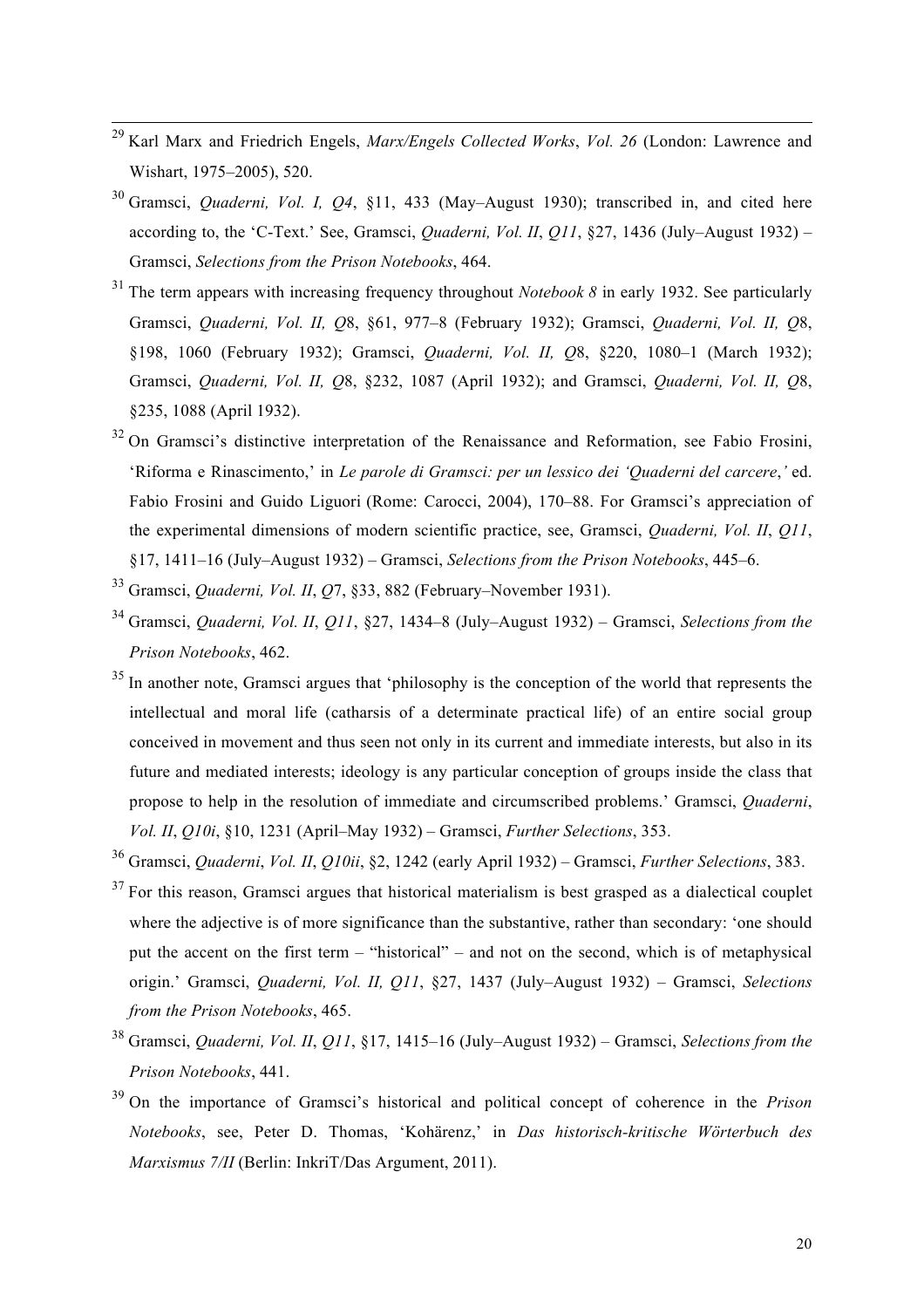- 40 Gramsci, *Quaderni, Vol. II*, *Q11*, §27, 1437 (Summer 1932) Gramsci, *Selections from the Prison Notebooks*, 465. For an extended commentary on this formulation, see Thomas, *The Gramscian Moment*, particularly chapters 7–9.
- <sup>41</sup> The notion that Marx's thought contains a new concept of immanence, related to but distinct from previous usages in the Western philosophical tradition, is a central theme of Gramsci's philosophical research in the *Prison Notebooks*. See, among many other notes, particularly Gramsci, *Quaderni, Vol. I, Q4*, §17, 438 (May–August 1930); Gramsci, *Quaderni, Vol. I, Q5*, §127, 656–62 (November–December 1930); Gramsci, *Quaderni, Vol. II, Q8*, §128, 1018 (April 1932); Gramsci, *Quaderni, Vol. II, Q8*, §224, 1081-2 (April 1932); Gramsci, *Quaderni, Vol. II, Q10i*, §8, 1225–6 (April–May 1932); Gramsci, *Quaderni, Vol. II, Q10ii*, §9, 1246–9 (late May 1932).
- <sup>42</sup> The notion in particular undergoes very significant developments in the latter stages of Gramsci's prison writings as he seeks to draw the consequences that follow from his research in many different fields and elaborate them in the form of a 'method of political work.' See, in particular, Gramsci, *Quaderni, Vol. III, Q15*, § 22, 1780 (May 1933) – Gramsci, *Selections from the Prison Notebooks*, 364–5. Here Gramsci argues, 'If the problem of producing the identity of theory and praxis is posed, it is posed in this sense: to construct, on the basis of a determinate practice, a theory that, coinciding and identifying itself with the decisive elements of the same practice, may accelerate the historical process taking place, rendering practice more homogeneous, coherent, efficient in all of its elements, strengthening it to the maximum; or, given a certain theoretical position, to organize the indispensable practical element for setting it to work. The identity of theory and practice is a critical act, by means of which practice is demonstrated to be rational and necessary or theory to be realistic and rational.' Gramsci, *Selections from the Prison Notebooks*, 365.
- <sup>43</sup> Gramsci, *Quaderni, Vol. I*, *Q4*, §45, 471–2 (October–November 1930). Gramsci here draws upon the sixth of Marx's *Theses on Feuerbach*.
- <sup>44</sup> Immanuel Kant, *An Answer to the Question: What is Enlightenment?*, in *Kant: Political Writings*, ed. Hans S. Reiss and trans. Hugh B. Nisbet (Cambridge: Cambridge University Press, 1989), 54.
- <sup>45</sup> Marcus Green has convincingly argued that Gramsci's notion of 'subaltern social groups' represents an enrichment of the political vocabulary of the Marxist tradition. See Marcus Green, 'Rethinking the subaltern and the question of censorship in Gramsci's *Prison Notebooks*,' *Postcolonial Studies 14* (2011), 387–404.
- <sup>46</sup> Gramsci*, Quaderni, Vol. II*, *Q10ii*, §41xii, 1320 (August–December 1932) Gramsci, *Further Selections,* 395–6.